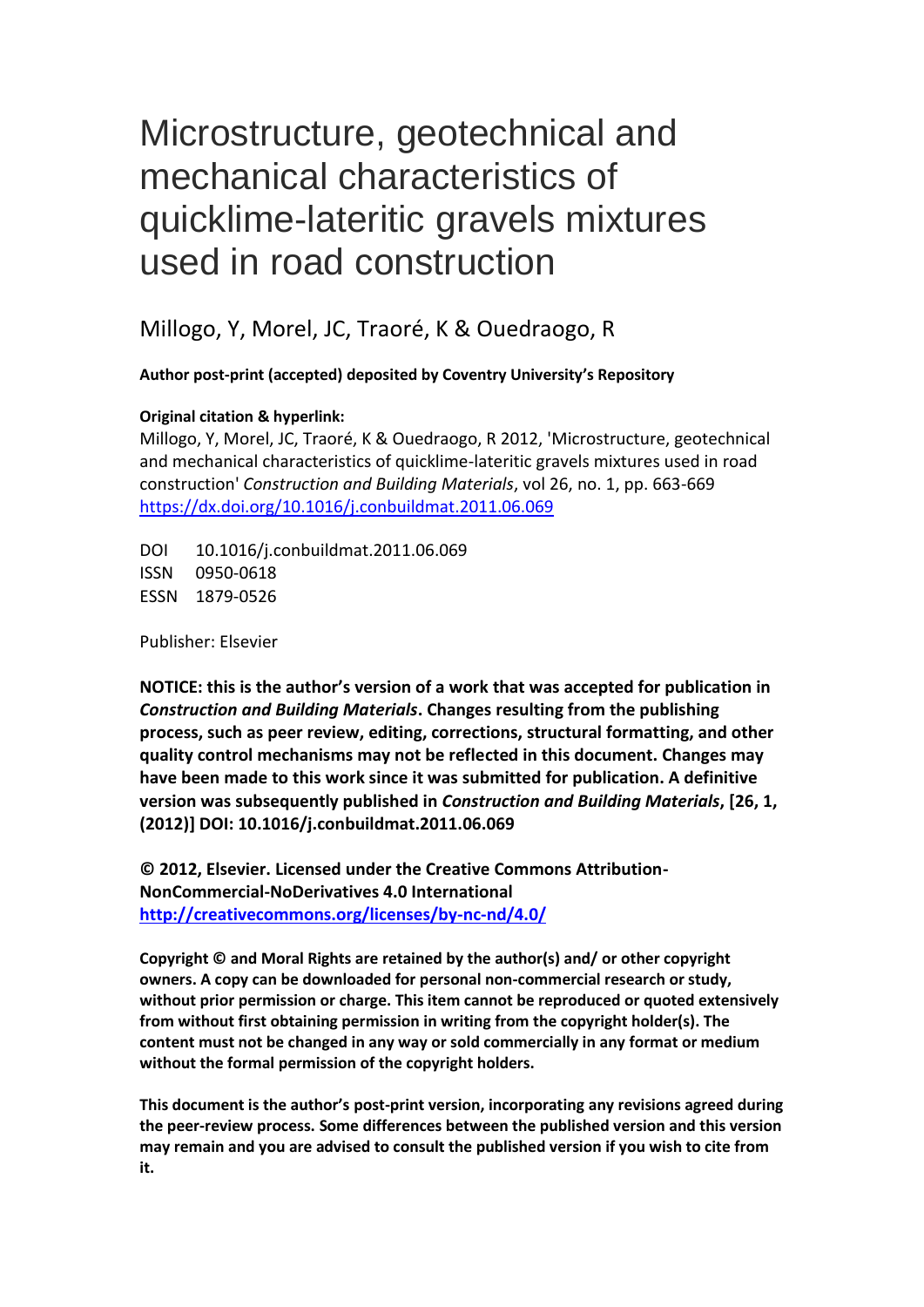# **Microstructure, Geotechnical and Mechanical characteristics of quicklime-**

# **lateritic gravels mixtures used in road construction**

Younoussa Millogo<sup>a, b, c\*</sup>, Jean-Claude Morel<sup>c</sup>, Karfa Traoré<sup>b</sup>, Raguilnaba Ouedraogo<sup>b</sup>

*a Institut des Sciences de la Nature et de la Vie (ISNV), Université Polytechnique de Bobo-Dioulasso,01 BP 1091 Bobo 01, Burkina Faso.* 

*b Laboratoire de Physico- Chimie et de Technologie des Matériaux (LPCTM), UFR/ Sciences Exactes et Appliquées, Université de Ouagadougou, 03 B.P. 7021 Ouagadougou 03, Burkina Faso.* 

*c Département Génie Civil et Bâtiment, FRE 3237 CNRS, Ecole Nationale des Travaux Publics de l'Etat, Université de Lyon, Rue Maurice Audin, 69518 Vaulx en Velin cedex, France* 

#### **Abstract**

 $\overline{a}$ 

Microstructure of quicklime-lateritic gravels mixes, containing up to 8 wt. % quicklime, was investigated by using X-ray diffraction, infrared spectrometry, differential thermal analysis, scanning electron microscopy and energy dispersive spectrometry. Geotechnical and mechanical properties of the mixtures were also measured. Quicklime additions resulted of reduction of clayey fraction, plasticity index, methylene blue value and maximum dry density and the increasing of optimum moisture content. The results showed also that quicklime admixtures resulted in the formation of calcium silicate hydrate type I (C-S-H (I)), portlandite and calcite. This CSH (I) was formed through the pozzolanic reaction between a part of the kaolinite and hydrated lime in the basic medium. Moreover, C-S-H (I) marked crystallization with curing time and observed for the quicklime amounts  $(=\langle 3wt, % \rangle)$ , contributed to the improvement of mechanical properties. These lime modified lateritic gravels are convenient for base course in road geotechnical applications.

*Keywords*: Lateritic gravels, quicklime mixes, Microstructure, Geotechnical and Mechanical Properties, Base course, Burkina Faso.

 Corresponding author: *01 BP 1091 Bobo 01, Burkina Faso, Tel: +226 70 26 33 83; Fax: + 226 20 98 25 77.*  E-mail address : younoussa.millogo@univ-bobo.bf ( Y MILLOGO)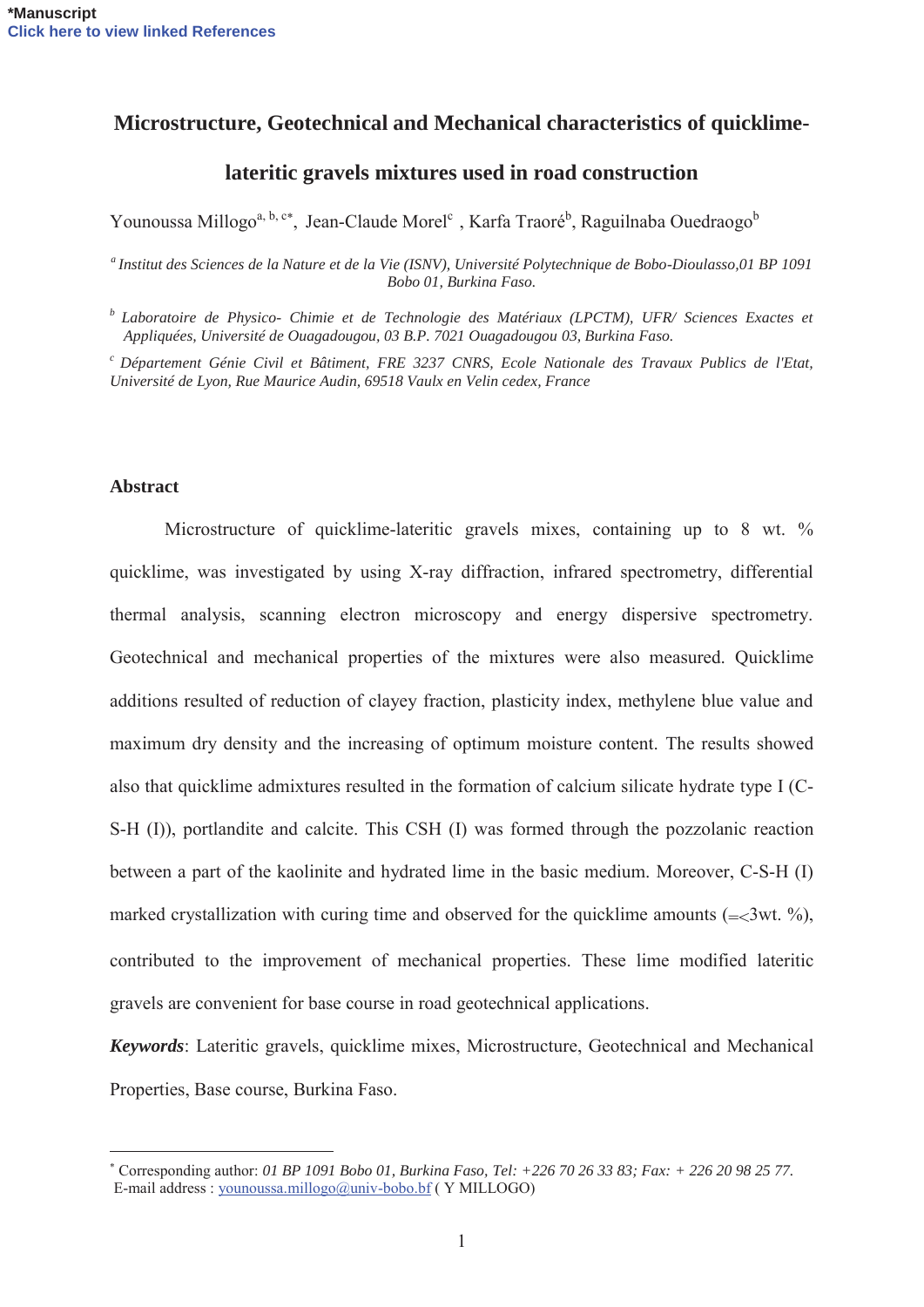#### **1. Introduction**

Lateritic soils are widespread materials in tropical and subtropical regions. They are required for road construction. However, road sections built with raw lateritic soils subjected to deterioration mainly because of their poor geotechnical and mechanical properties but also with traffic intensification. For the Burkina Faso, an enclosed country, the road transport is very important for commercial activities throughout the country and with the neighbouring countries. For this purpose, it is important to have good roads. It is known that the natural lateritic gravels are not suitable to build resistant and durable roads, it is therefore necessary to improve such raw material.

To improve the latter properties, additions of lime, cement, fly ash, burnt clay-lime binder, silica fume and vegetable fibres were tested [1-8]. Physical and mechanical characteristics of lime amended clayey lateritic soils as well as the effects of lime additions on mineralogical changes of this raw material have been evaluated [2, 3, 7]. However a little attention has been paid to the investigation of the correlation between microstructure using scanning electronic microscopy coupled to the energy dispersive spectrometry analysis (SEM-EDS) and physical and mechanical properties on such composite material.

Our work was dedicated to the correlative study between the microstructure and the geotechnical and mechanical properties of quicklime modified lateritic gravels from Burkina Faso.

Discussions concerning the CSH formation mechanism and its type in this particular case, which is already debated in the literature for raw clay materials-lime mixtures, and the prospective use of the modified lime-lateritic gravels, have been carried on.

2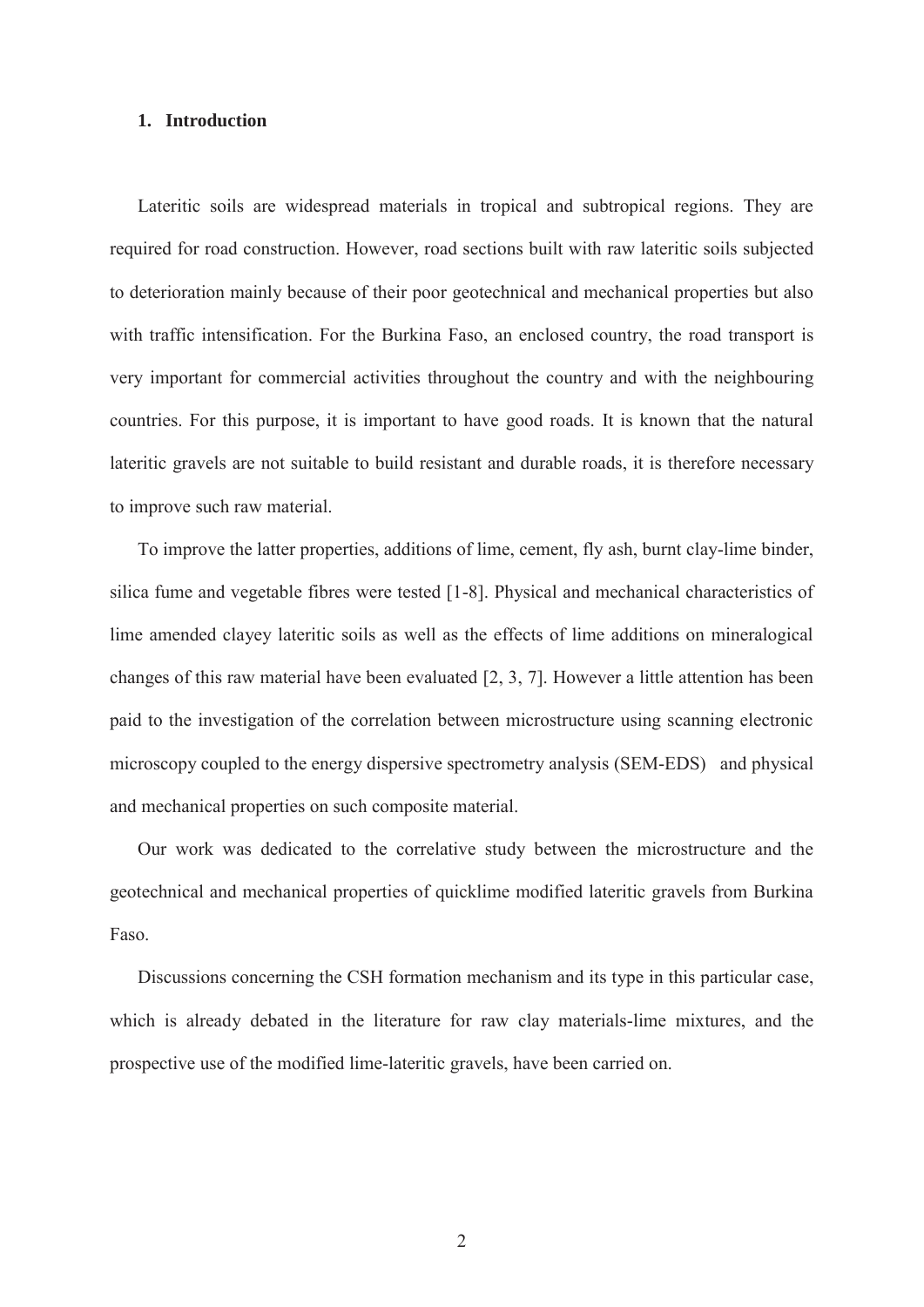#### **2. Materials and experimental procedures**

## **2. 1. Materials**

The mineralogical and chemical compositions of the concerned lateritic gravels, from Sapouy (Burkina Faso), are given in Table 1a and b. Values of some geotechnical and mechanical properties of this material are gathered in Table 2. According to Millogo et al. [9], the studied sample was suitable for sub-base course in road construction.

The quicklime chosen was commercial quicklime from Spain commonly used in Burkina Faso. This quicklime was crushed until 0.315mm as particle size. Its X-ray diffraction pattern showed that it contained calcium oxide (CaO), portlandite (Ca  $(OH)$ <sub>2</sub>) and a small amount of magnesium carbonate hydrate  $(MgCO<sub>3</sub>H<sub>2</sub>O)$  [10].

#### **2.2 . Experimental procedures**

The studied mixtures consisted of lime (up to 8 wt. %) and lateritic gravels. For samples preparation, the above mentioned materials were oven-dried at 105°C for 24 h, manually mixed, to prevent from any grain size change, and stored in hermetic plastic bags in order to avoid moisture contamination.

The plasticity index (PI) and the methylene blue value (MBV) of the mixtures were assessed according to the NF P94-051 [11] and NF EN 933-9 standards [12], respectively.

The optimum moisture content (OMC) and the maximum dry density (MDD), and the California Bearing Ratio (CBR) of mixtures were determined in accordance with the NF P94- 093 [13] and NF P94-078 [14] standards, respectively. For the CBR measurements, differently treated samples were tested with a universal press (SEDITECH apparatus).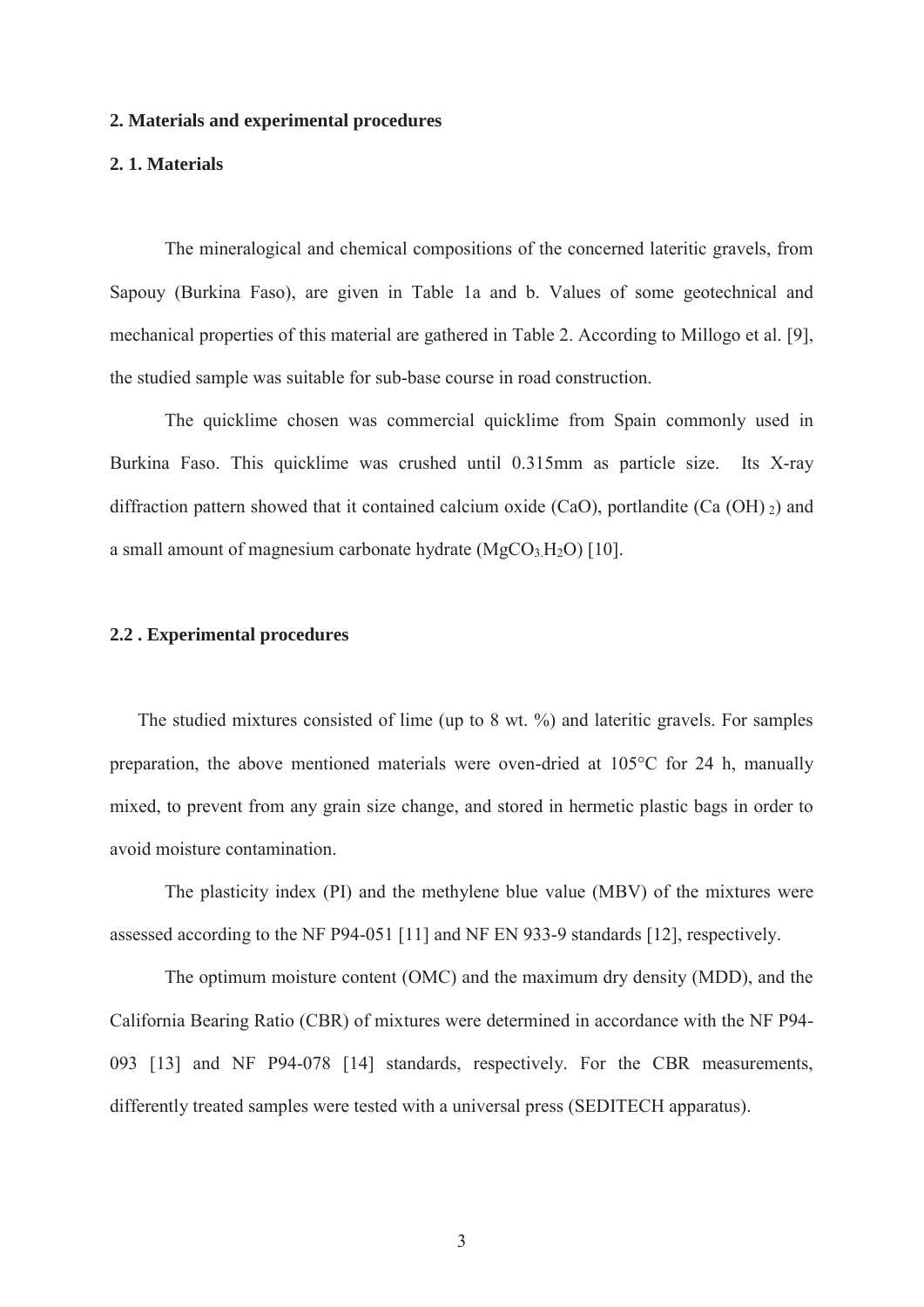The mechanical tests were realized on cylindrical mixture samples which were compacted in CBR moulds at the optimum modified Proctor and kept in room at 20°C for 7, 14, 28 and 90 days. Tests were performed with a universal press and carried out according to the NF P 18-406 [15] standard for the compressive strength and the NF P18-408 [16] standard for the tensile strength.

The nature of crystalline phases in the prepared samples was identified using a Philips X'Pert MPD diffractometer equipped with a copper K $\alpha$  radiation (K $\alpha$  = 1.5418 Å).

The infrared examinations were done on mixtures of 1mg of lime-lateritic gravels samples and 150 mg of KBr. They were performed using a Nicolet 510FT-IR spectrometer operating in the range 4000-400 cm -1.

The thermal changes of the mixtures were identified using a Labsys-Setaram apparatus functioning at a heating rate of 10  $\degree$ C/min and under N<sub>2</sub> atmosphere.

Microscopic examinations were done on carbon-coated pieces taken from the abovementioned cylindrical samples using a Jeol JSM 5500 scanning electron microscope equipped with a Falcon EDAX analyser. The elemental quantitative analyses were performed without standards (ZAF method). The maximum resolution was around 3.5 nm.

## **3. Results and discussion**

## **3.1. Mineralogical and microstructural characterization (SEM-EDS)**

The X-ray diffraction patterns of powdered samples of lime-lateritic gravels (Fig.1) showed the presence of kaolinite, quartz, goethite, hematite, rankinite as well as calcite and portlandite. These two latter compounds were formed in the lime-lateritic gravels mixtures and their amounts increased with lime additions. The presence of kaolinite in the lime-lateritic gravels showed that only a fraction of this one had reacted with lime.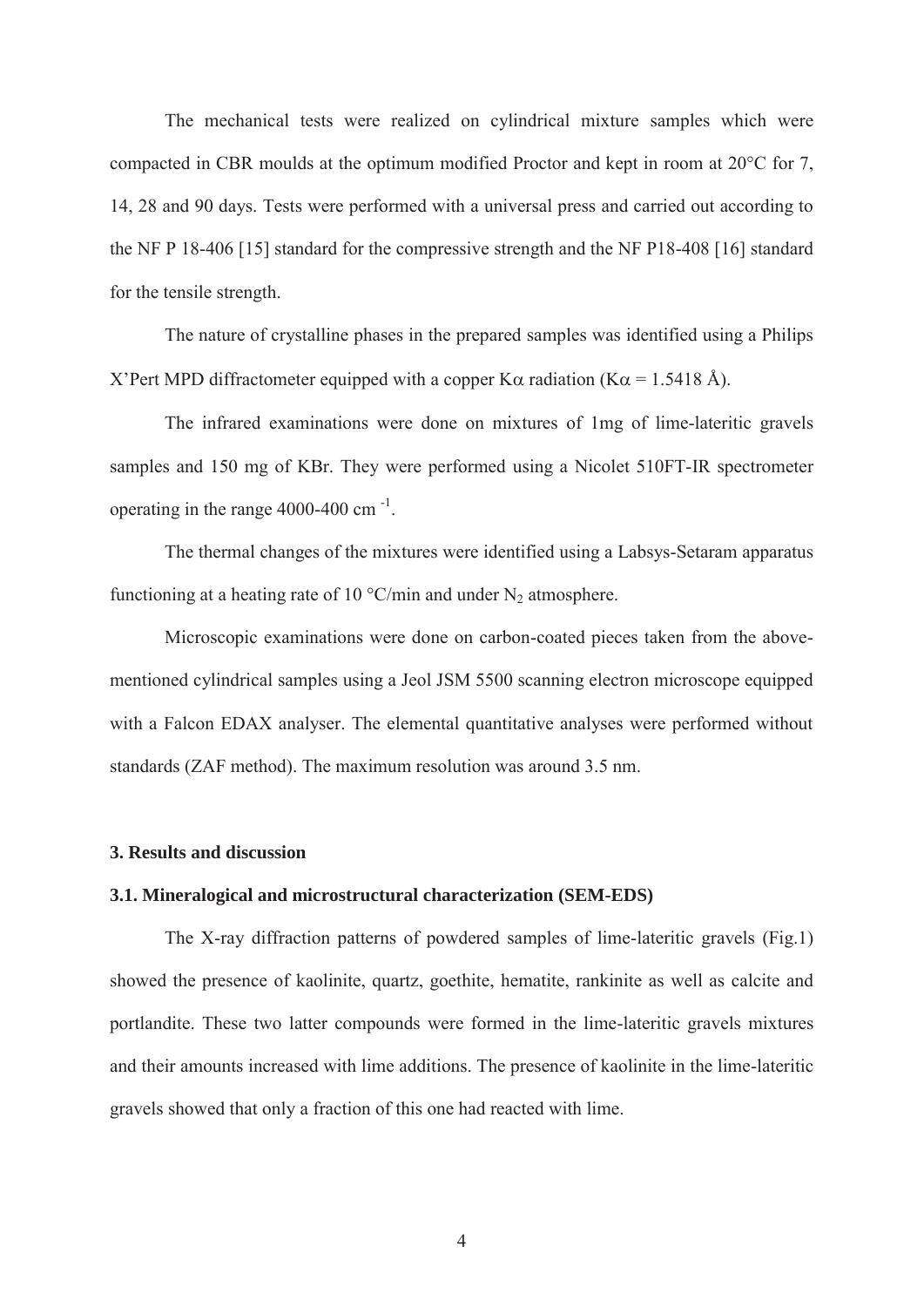To highlight the potential presence of amorphous compounds, mixtures of limelateritic gravels were subjected to thermal and IR spectroscopy analyses. Regarding the thermal results (Fig. 2), the endothermic effects at about 80, 350, 520 and 567°C were linked to dehydration water, loss of crystallization water of goethite, dehydroxylation of kaolinite and to the transformation of quartz  $\alpha$  to  $\beta$ , respectively. The exothermic effect at about 320°C expressed the combustion of organic matters. The weak thermal effect at 120°C was due to the deshydroxylation of calcium silicate hydrate (CSH) [7; 17-19], when the one at 472°C was attributable to the deshydroxylation of portlandite. The marked endothermic phenomenon at about 750°C was linked to the transformation of calcite to lime [18].

Concerning the infra-red investigations (Figs.3a-c), the spectra displayed bands related to quartz (780cm<sup>-1</sup>), kaolinite: 3690, 3620, 3610 cm<sup>-1</sup> (O-H stretching vibrations); 1050, 1030, 1010 cm<sup>-1</sup> (Si-O vibration); 910 cm<sup>-1</sup>(Al-OH bending vibration); 690 cm<sup>-1</sup> (Si-O vibration) [20-22], and hygroscopic water (1640 cm<sup>-1</sup>). The absence of band at 3672 cm<sup>-1</sup> proved that the kaolinite of the sample had a low cristallinity. Bands associated with calcite (2900, 1430, 874  $\text{cm}^{-1}$ ) [13] and carbon dioxide (2350 cm<sup>-1</sup>) were also present. This carbon dioxide was dissolved in lime-rich samples. The intensities of bands related to calcite and carbon dioxide increased with lime additions. It was worth noting that the marked intensification of the broad band at 3400 cm-1, which was commonly attributed to hydration water, may be taken as an indication of the CSH presence [10, 23, 24]. The reduction of the relative intensities of O-H stretching vibrations bands of the kaolinite located at about 3690 and 3620 cm-1 (Fig.4) once confirmed the formation of CSH. . The maximum quantity estimated of kaolinite implied in the pozzolanic reaction with lime was 25wt.%.

SEM examinations and EDS analyses performed on raw material showed heterogenous structure consisting of isolated particles of fine and coarse euhedral grains of quartz (Fig.5a) and isolated and irregular particle of kaolinite (Fig.5b). With 2wt.% lime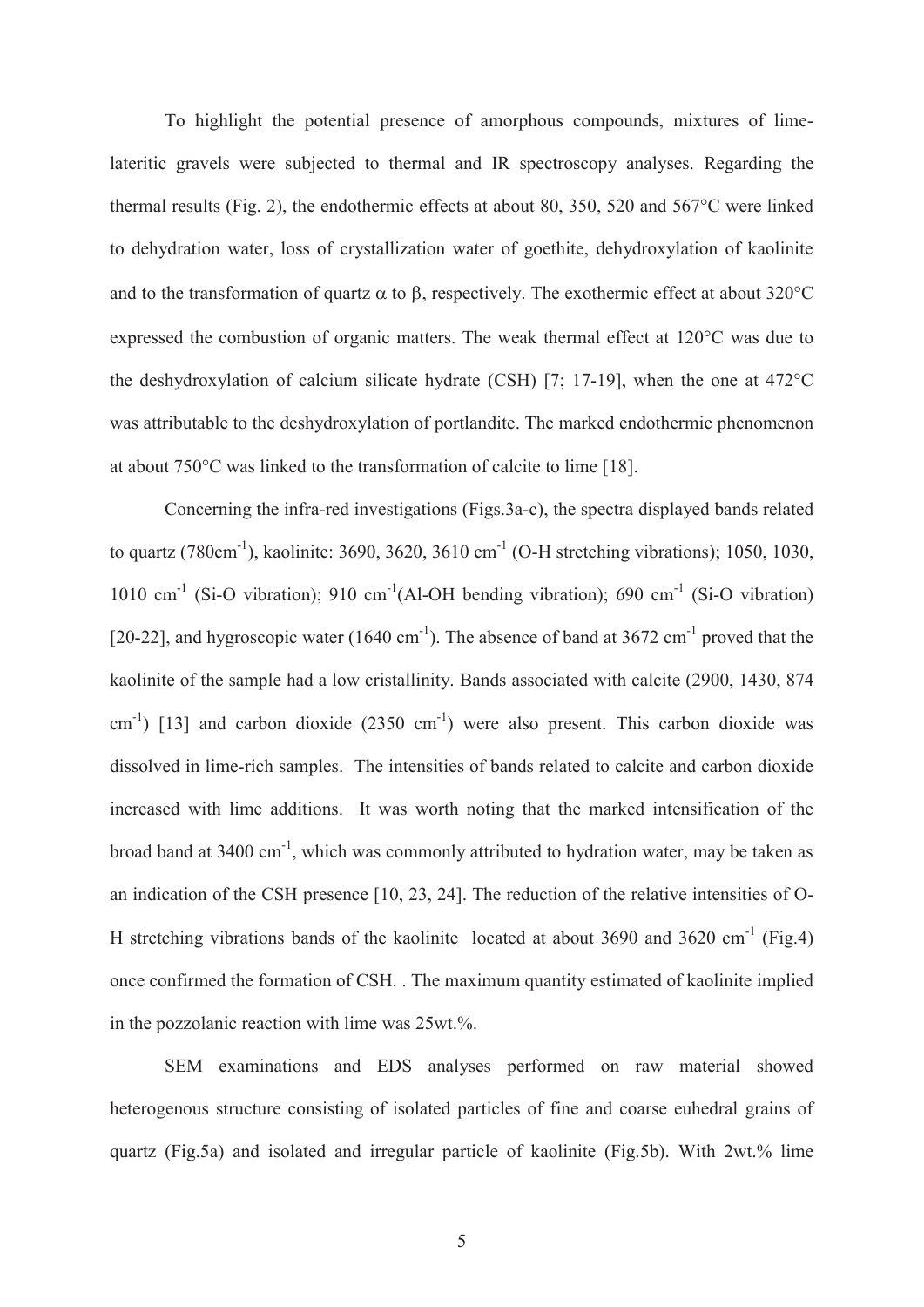sample, the texture was homogeneous with development of many fibrous compounds which joined the isolated particles (Fig.5c). This fibrous compound was the amorph CSH type I. According to EDS analysis of the above sample which showed the decreasing of the silicium peak of kaolinite and the presence of calcium peak, the CSH provided the pozzolanic reaction between portlandite and kaolinite minerals at the edges (tetrahedral layers for this case) in basic medium.

The proposed mechanism of CSH formation was summarised as:

- (1) hydration of lime to produce portlandite :  $CaO + H_2O \rightarrow Ca(OH)_2$ ;
- − (2) dissociation of portlandite : Ca(OH)<sub>2</sub>  $\leftrightarrow$ Ca<sup>2+</sup> + 2OH;
- (3) formation of CSH after solubilisation of kaolinite silica:

 $Ca^{2+} + 2OH + SiO<sub>2</sub>$  (kaolinite silica)  $\rightarrow$ CSH (I) (amorph).

The coexistence of kaolinite and CSH in the mixture showed again that only a part of the kaolinite reacted with lime. The 3wt. %lime sample presented a homogeneous microstructure. Almost all the isolated particles were linked with the cimentitious compounds (CSH) (Fig.5d). Calcite and/or portlandite were present taking into account the important intensity of calcium peak according to the analysis by EDS. As the lime content increased to 8wt. %, portlandite and calcite which were extensively formed and manifested as bright areas (Fig.5e). CSH was not well identified. This was confirmed by a slightly increasing of the relative intensities of O-H stretching vibrations bands of the kaolinite located at about 3690 and 3620 cm<sup>-1</sup>. The excessive carbonation resulted of the occurrence of heterogeneous microstructure. The portlandite was formed by hydration of lime whereas the calcite provided the reaction between portlandite and carbon dioxide of air atmosphere according to the following equation: Ca  $(OH)_2$ +CO<sub>2</sub>  $\rightarrow$  CaCO<sub>3</sub>+H<sub>2</sub>O.

The constancy of iron peak intensity proved that hematite and goethite were not implied to any reaction with lime additions. This result was similar to this reported by Bilong et al. [7].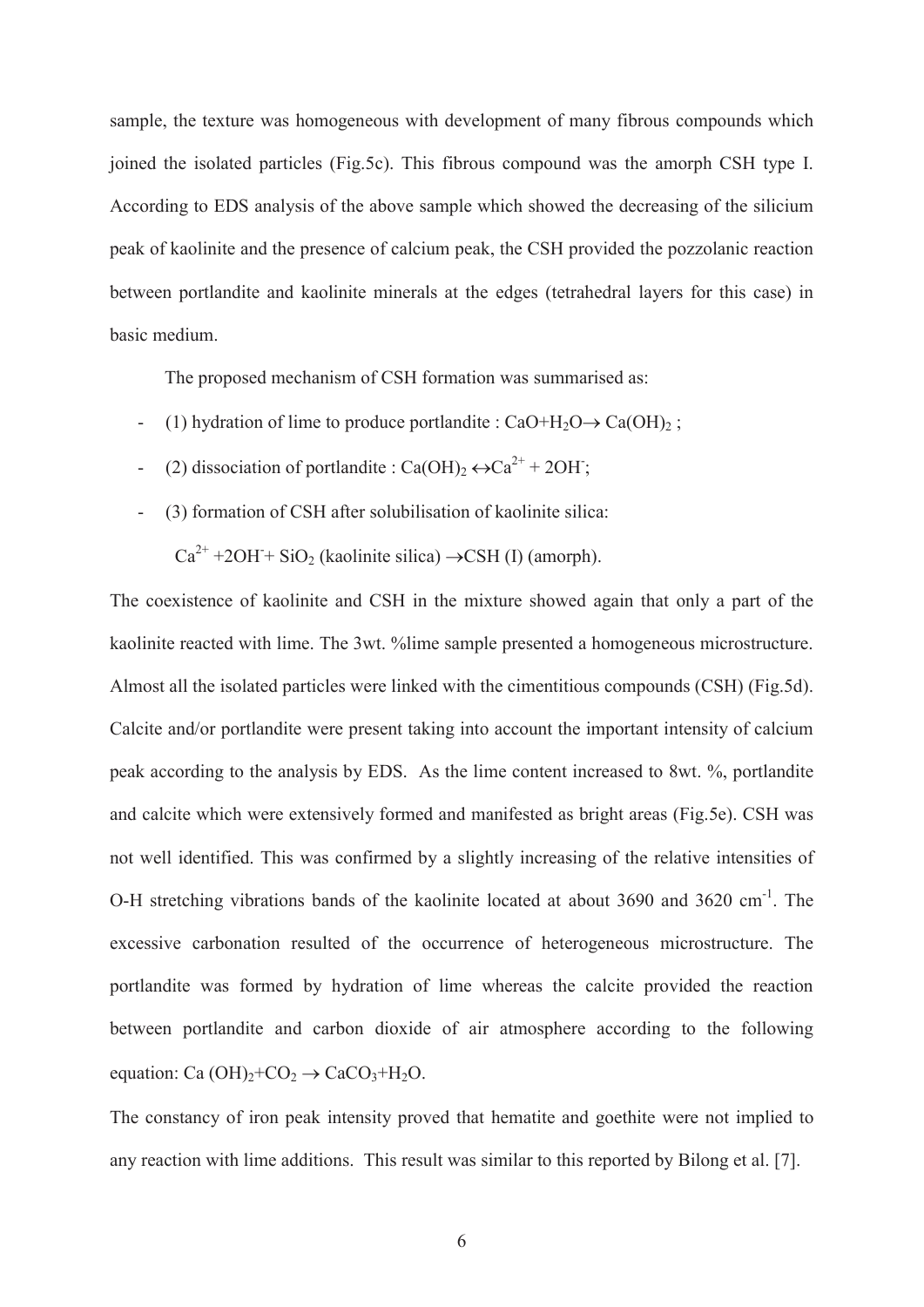It could be concluded that for lateritic and clayey soils, there are the same minerals which react with lime. These two types of soils chemically have the same behaviour during their lime treatment lime.

#### **3.2. Geotechnical and Mechanical Properties**

The grain size distribution obtained by humid sieving and sedimentation analysis for silt and clay was given in Fig. 6. The clay amount following the geotechnical definition  $\leq$ 2 $\mu$ m) was 5wt.%. The increase of grain size, in case of quicklime addition, was essentially due to the flocculation and agglomeration phenomena which followed the cation exchange reaction between  $Ca^{2+}$  and the cations of sample. The plasticity index (PI) and the methylene blue value (MBV) versus lime content are given in Fig.7. In general, the plasticity index and the methylene blue value decreased. For quicklime content >3wt.%, the plasticity index increased. The decrease of the plasticity was also the result of exchange reaction which flocculated the sample particles reducing the clay-size fraction. This phenomenon also explained the decreasing of MBV values. The plasticity increase for this sample if the quicklime content>3wt. % was due to the excess of hydrated lime, more plastic than the sample which was not implied in any reaction. The reduction of methylene blue value was due to the reduction of clay fraction with the pozzolanic reaction between the clay fraction and the hydrated lime. All these phenomena were favoured with pH increasing (Fig.8). The small values of MBV and the presence of kaolinite in the different composites give the third evidence that the kaolinite is partially reactive with quicklime.

The optimum moisture content (OMC) and the maximum dry density (MDD) versus quicklime content are presented in Fig.9. The OMC increased while the MDD decreased with quicklime additions. The increasing of OMC was due to the high affinity of lime with water to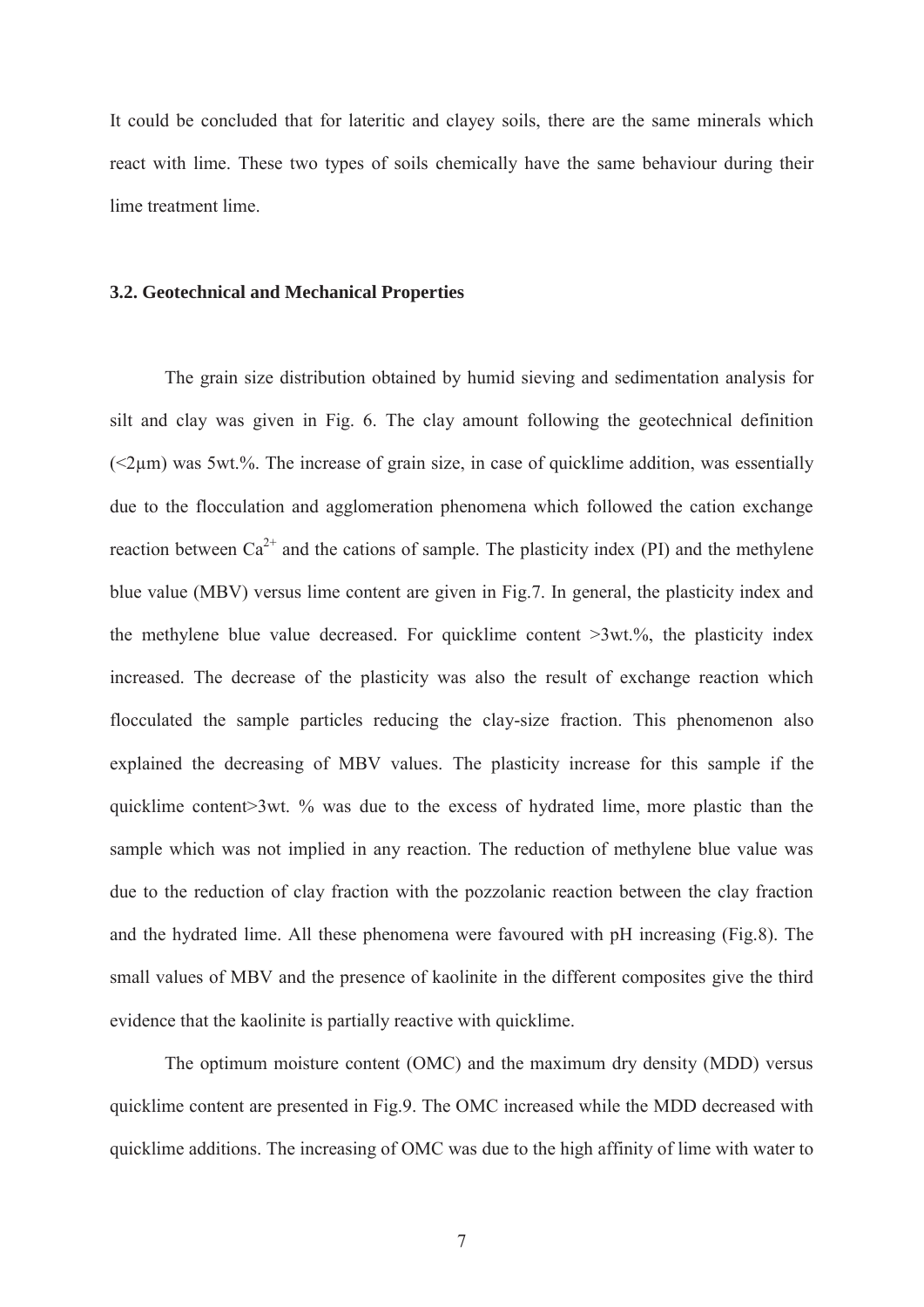induce the dissociation of portlandite to produce  $Ca^{2+}$ , responsible for the cation exchange reaction.

The MDD behaviour has been studied in the case of compacted earth block (CEB) for building by Venkatarama Reddy and Jagadish 1993 [25], Mesbah et al. 1999 [26]. According to them the main cause of the decreasing of the MDD with water content is due to the increasing of water content of the soil. After drying, the water left the voids and that decreased the MDD. The reduction of MDD was also partly due to the replacement of some particles of the raw sample, more dense (with 2.74 as specific gravity) by quicklime (with 2.08 as specific gravity), less dense. The decrease was approximately  $0.04$  g/cm<sup>3</sup>. It could be also due to the agglomeration of clay particles occupying a great volume while the sample mass increased slightly.

The results concerning the evolution of PI, OMC and MDD were similar to those obtained by Attoh-Okine (1990, 1995) [2, 3] and Osula (1996) [27] on the stabilization of laterite from Ghana and Nigeria respectively by lime up 3wt. The reduction of clay fraction with lime increase was accentuated with the laterites studied by Attoh-Okine and Osula than this study because of their higher clay fraction, which increased the flocculation and agglomeration phenomena. In fact the laterites of Ghana and Nigeria (forest laterites) had a clay fraction (17-22wt. %) and 13wt. % respectively than the one of Burkina Faso (savannah laterite).

The evolutions of CBR values after four days of immersion and three days drying in the air followed to four days of immersion, compressive and tensile strengths with quicklime contents were respectively plotted in Figs.10, 11 and 12. These curves showed the increasing of all these parameters with lime additions. The optimum values were obtained with 3wt. % quicklime. The increasing of these parameters was due to the formation of CSH during the pozzolanic reaction between kaolinite and quicklime. This cementitious compound linked the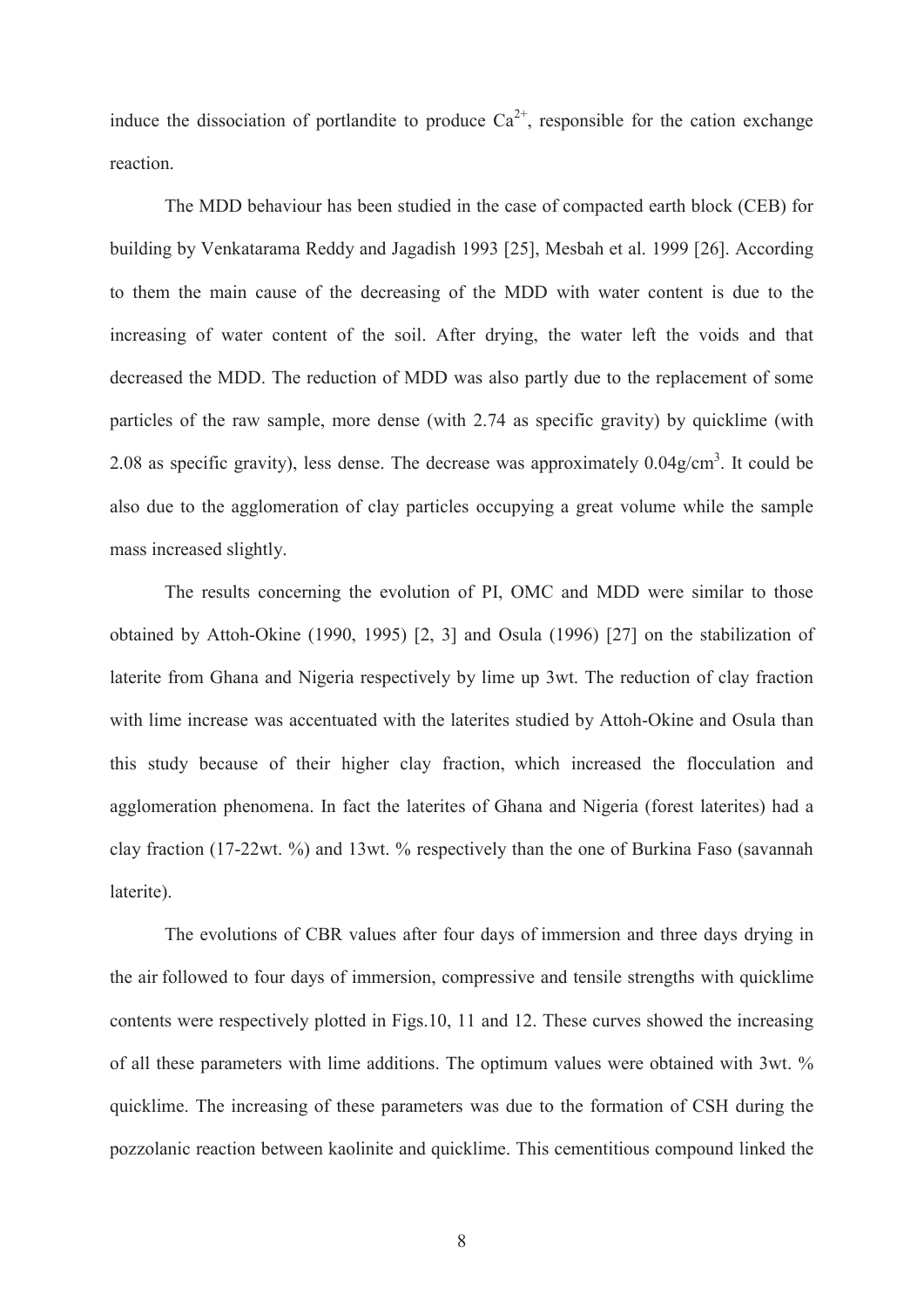isolated particles of soil reducing the micro-porosity as shown the SEM micrographs. The CBR values after three days drying in air following four days of immersion for the specimens were higher than those obtained after four days of immersion. This is mainly due to the increasing suction that increased the strength of the sample. This could be also explained by the fact that the pozzolanic reaction between quicklime and kaolinite was accelerated with air temperature (around 35°C during experimental period) [19, 28, 29].

The decrease of these parameters for quicklime content>3wt. % was the result of the excessive formation of calcite and portlandite as shown by DRX, ATD, IR spectrometry and SEM studies. The calcite limited the formation of CSH and had a negative effect on the mechanical properties. The compressive and tensile strengths increased with curing time (Fig. 11 and 12). Between 7 and 14 days, these above mechanical properties significantly increased. This proved that the pozzolanic reaction was time dependent and was accelerated for the mixture of lime-laterite at early age.

 The mechanical properties (CBR, compressive and tensile strengths) of the studied mixtures were better than those reported by Attoh-Okine (1990) [2]. The difference could be linked to the mineralogical composition of the samples. The studied lateritic gravels were less rich in clay minerals comparing to those studied by Attoh-Okine.

CBR values for the specimens dried in the air for three days and immersed for four days were higher than 80%. All these composites were suitable for base course in road construction according to the required standard [30, 31].

9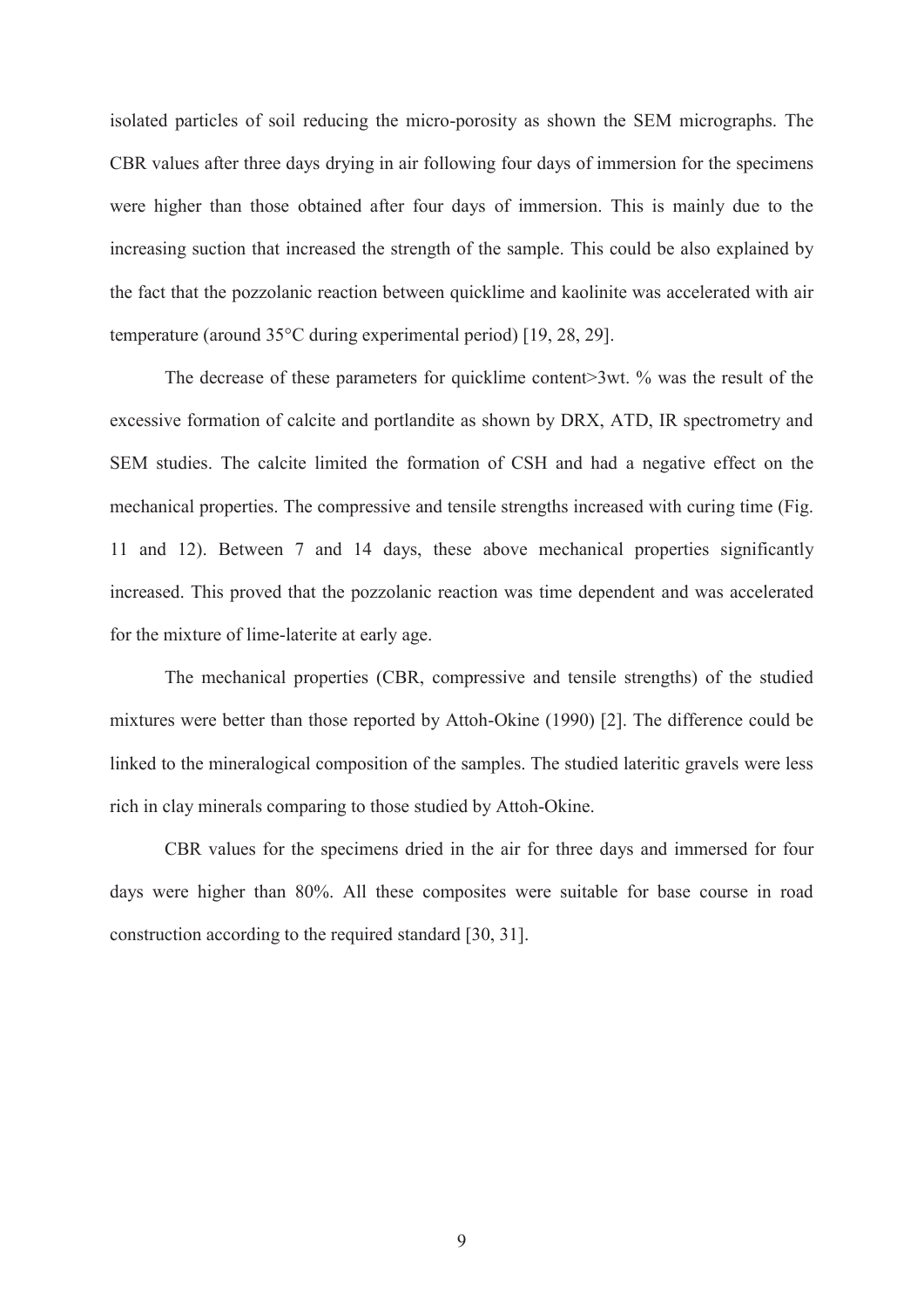#### **4. Conclusions**

Based on the results obtained in this paper, the following conclusions were raised:

- 1. Lime additions generated the formation of new mineral phases such as calcite, portlandite and poorly crystallized calcium silicate hydrate type I (CSH (I)). These new mineral phases induced a homogeneous microstructure of the different composite. This CSH was formed through the pozzolanic reaction between a part of kaolinite and lime. Goethite and hematite did not react with lime therefore lateritic gravels and clayey material have the same behaviour with lime additions.
- 2. The plasticity index (PI), methylene blue value (MBV), maximum dry density (MDD) decreased with quicklime additions while the optimum moisture content (OMC) increased.
- 3. The mechanical properties (Californian bearing ratio, compressive and tensile strengths) increased with quicklime contents up 3wt. % and decreased for quicklime contents > 3wt. %. The increasing of these parameters was linked to the formation of CSH (I) and the minor formation of calcite and/or portlandite. The excessive formation of calcite and/or portlandite inhibited CSH formation and consequently the mechanical properties decreased.
- 4. The compressive and tensile strengths increased with curing time essentially due to the marked crystallization of CSH during the time. These mechanical strengths were higher than clayey sample amended with lime. This difference was linked to the grain size distribution. In fact, lateritic gravels were rich in gravel and sand which contribute to increase the mechanical properties.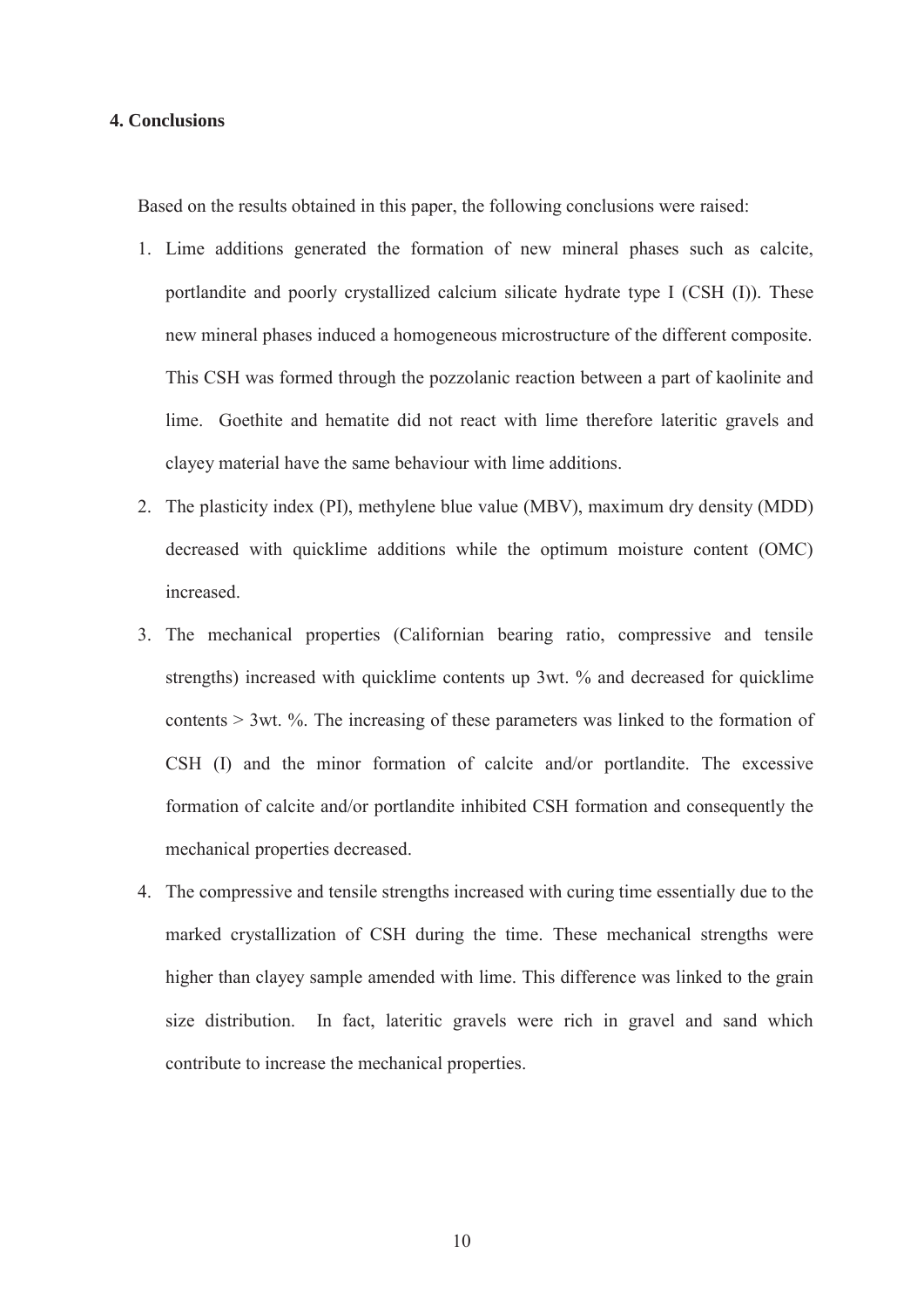5. The modified lateritic gravels with small amount of lime  $(=\langle 3wt \cdot 96 \rangle)$  were convenient for base course in road construction and present an economic advantage for developing countries such as Burkina Faso.

#### **Acknowledgements**

The authors wish to acknowledge the financial support of "Aire- Sud Project" and "Laboratoire National du Bâtiment et des Travaux Publics" of Burkina Faso. This last laboratory gave its constant help for geotechnical and mechanical tests. Younoussa MILLOGO is grateful to Mr Kalsibiri KABORE in the "Laboratoire National du Bâtiment et des Travaux Publics" for his constant assistance for the realizations of geotechnical and mechanical tests. The authors wish also to acknowledge the assistance of Pierre-Antoine CHABRIAC for his contribution in the English correction of this paper.

## **References**

[1] Moore RK. Lime stabilization: reactions, properties, design and construction. State of the Art Report. N°5, Transportation Research Board National Research Council, Washington, DC, 1987, 58p.

[2] Attoh-Okine B. Stabilising effect of locally produced lime on selected lateritic soils. Construc Build Mater 1990; 4(2):86-91.

 [3] Attoh-Okine NO. Lime treatment of laterite soils and gravels-revisited. Construc Build Mater 1995; 9(5): 283-287.

[4] Bell FG. Lime stabilization of clay minerals and soils. Eng Geol 1996; 42 :223 – 237. [5] Ghavami K, Toledo Filho RD, Barbosa NP. Behaviour of composite soil reinforced with

natural fibres. Cem and Concr Compos 1999; 21 : 39-48.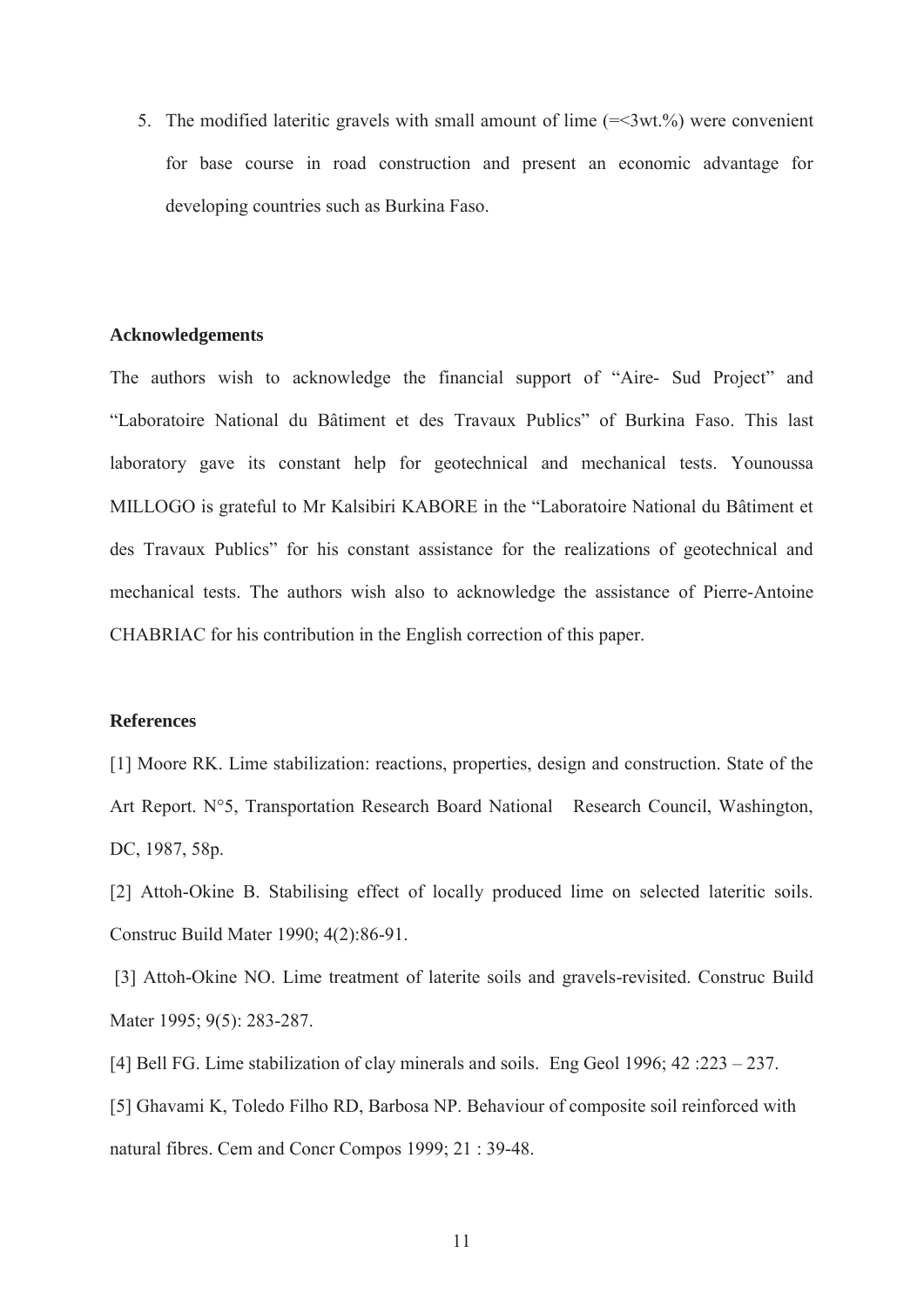[6] Millogo Y, Hajjaji M, Ouedraogo R, Gomina M. Cement-lateritic gravels mixtures: microstructure and strength characteristics. Construc Build Mater 2008 ; 22 : 2078-2086.

[7] Bilong N, Melo UC, Louvet F, Njopwouo D. Properties of compressed lateritic soil stabilized with a burnt clay-lime binder : Effect of mixture components. Construc Build Mater. 2009; 23: 2457-2460.

[8] Mesbah A, Morel JC, Walker P, Ghavami K. Development of a Direct tensile Test for Compacted Earth Blocks Reinforced with Natural Fibers. J Mater Civil Eng 2004 ; 16: 95-98. [9] Millogo Y, Traoré K, Ouedraogo R, Kaboré K, Blanchart P, Thomassin JH. Geotechnical, mechanical, chemical and mineralogical characterization of lateritic gravels of Sapouy (Burkina Faso) used in road construction. Construc Build Mater. 2008 ; 22 (2) : 70-76.

[10] Millogo Y, Hajjaji M, Ouedraogo R. Microstructure and physical properties of limeclayey adobe bricks. Construc Build Mater. 2008 ; 22 (2) : 2386-2392.

[11] NF P94-051, Détermination des limites d'Atterberg, Mars 1993, 15p.

[12] NF P94-068. Mesure de la quantité et de l'activité de la fraction argileuse. Détermination de la valeur de bleu de méthylène d'un sol par l'essai à la tache. , AFNOR., Novembre 1993, 8p.

[13] NF P94-093, Détermination des références de compactage d'un matériau, Octobre 1999, 17p.

[14] NF P94-078, Indice CBR après immersion- Indice CBR immédiat- Indice Portant Immédiat, Décembre 1992, 14p.

[15] NF P 18-406, Bétons – Essai de compression, Décembre1981, 3p.

[16] NF P 18-408, Bétons – Essai de fendage, Décembre 1981, 3p.

[17] Rojas MF, Cabrera J. The effect of temperature on the hydration rate and stability of hydration phases of metakaolin-lime-water systems. Cem and Concr Res 2002; 32: 133-138.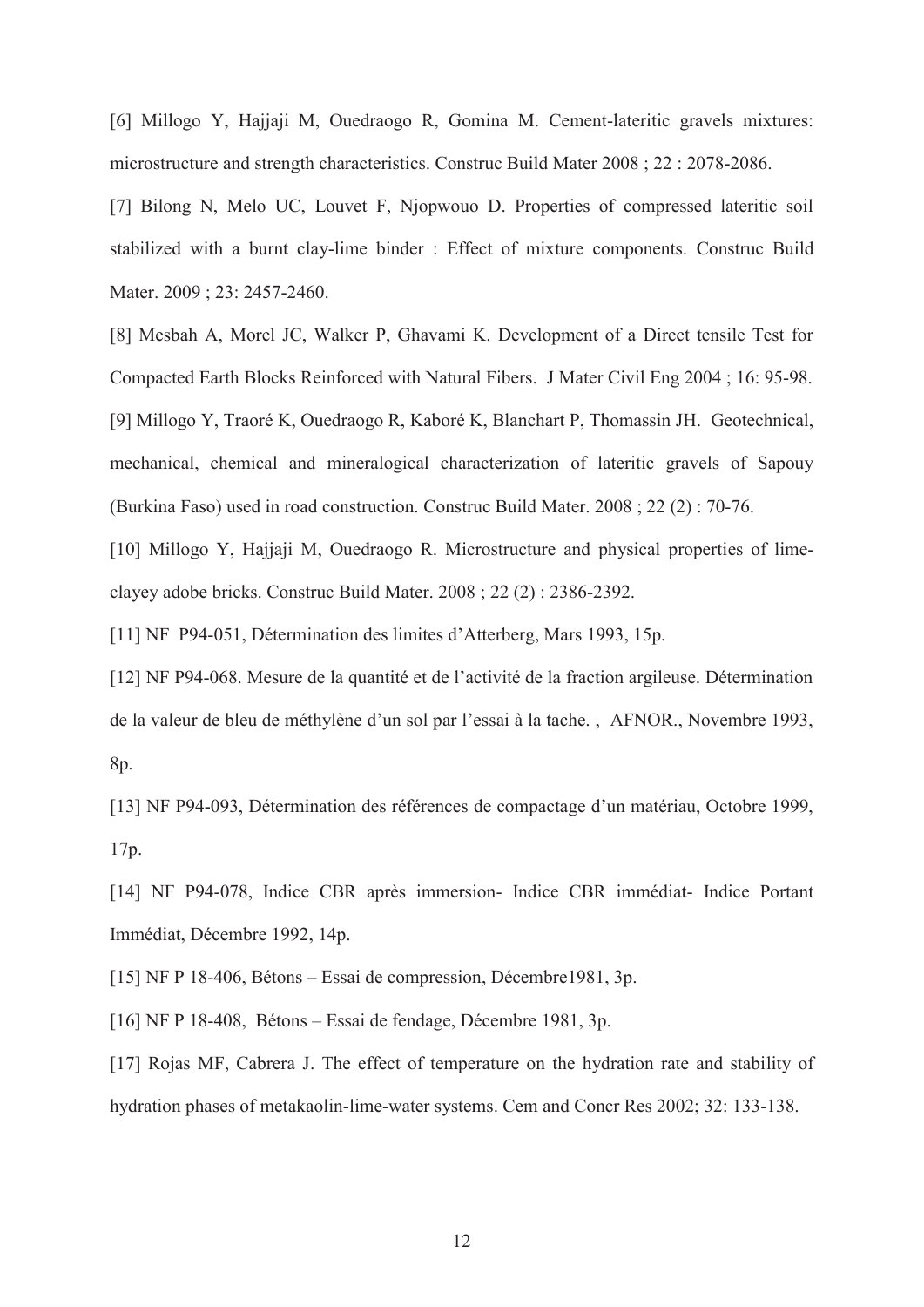[18] Assal HH. Influence of silica fume on the properties of fired then water cured lime-rich clay bricks. Sil Ind 2003; 68 (5-6): 55-60.

[19] Arabi M, Wild S. Microstructural development in cured soil-lime composites. J Mater Sci 1986; 21: 497-503.

[20] Farmer VC. The infrared spectra of minerals. Chapter 15: The layer silicates. Mineralogical Society, London, 1974, 331-363.

[21] Wilson MJ. Clay Mineralogy: Spectroscopic and Chemical Methods. Chapman and Hall, 1994, pp. 18-21.

[22] Vizcayno C, Gutiérrez de RM, Castello R, Rodriguez E, Guerrero CE. Pozzolan obtained by mechanochemical and thermal treatments of kaolin. Appl Clay Sci 2010; 49:405-413.

[23] Dutta DK, Bordoloi D, Prakash C. Hydratation of portland cement clinker in the presence of carbonaceous material. Cem and Concr Res 1995; 25 (5): 1095 –1102.

[24] Farcas F, Touzé P. La spectrométrie infrarouge à transformée de Fourier (IRTF). Une méthode intéressante pour la caractérisation des ciments. Bull Labo P et Ch 2001 ; 230 : 77- 88.

[25] Venkatarama Reddy BV, Jagadish, KS. The static compaction of soils, 1993 Géotechnique 43 (2): 337-341.

[26] Mesbah A., Morel J.C., Olivier M., Comportement des sols fins argileux pendant un essai de compactage statique : détermination des paramètres pertinents, Mater Struct, Vol. 32, 687- 694, Nov. 1999.

[27] Osula D O A. A comparative evaluation of cement and lime modification of laterite. Eng Geol. 1996; 42:71-81.

[28] Wild S, Arabi M, Leng Ward G. Soil-lime reaction and microstructural development at elevated temperatures. Clay Miner 1986; 21:279-292.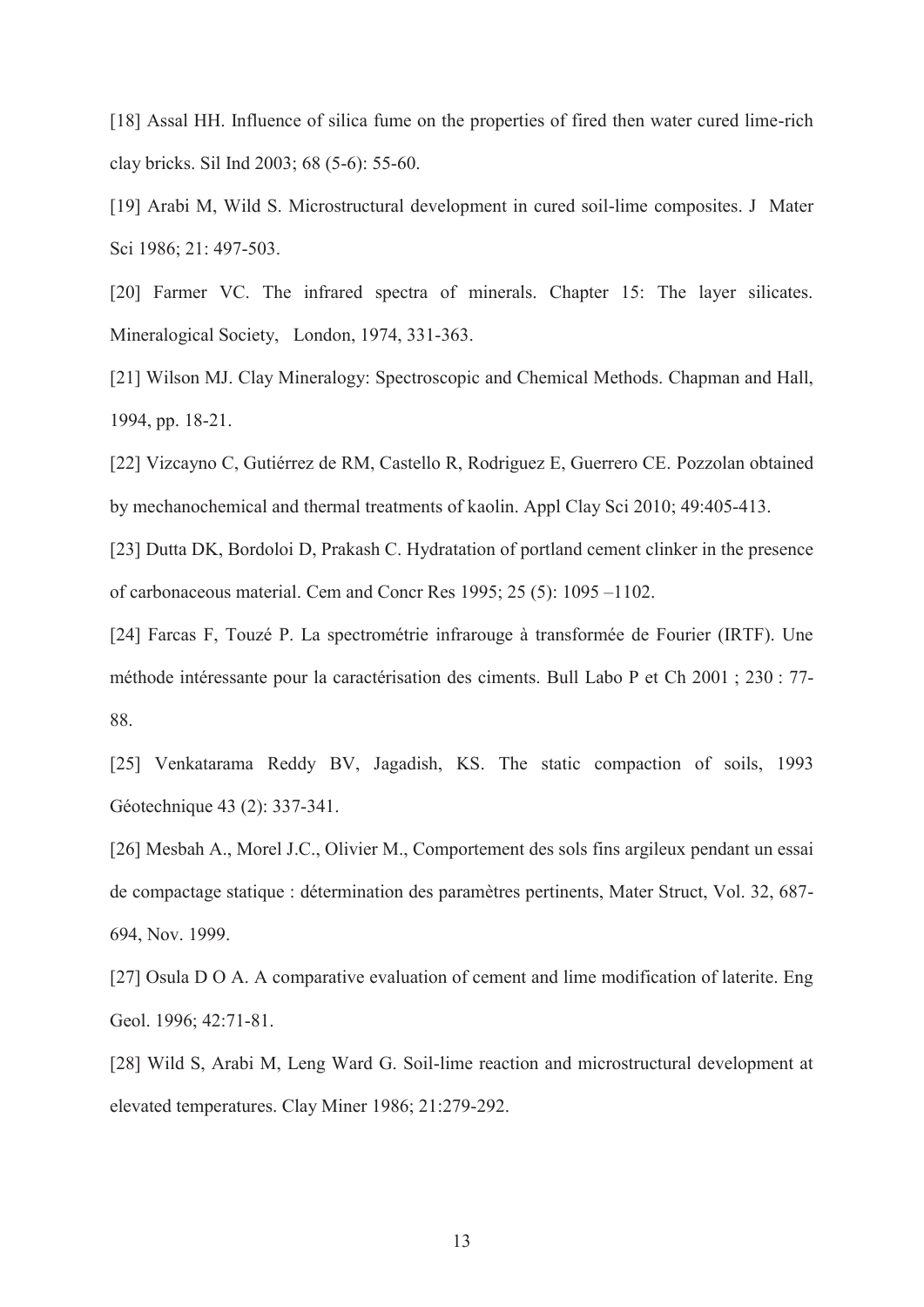[29] Rojas Frias M, Carbera J. The effect of temperature on the hydration rate and stability of the stability of the hydration phases of metakaolin-lime-water systems. Cem and Concr Res 2002; 32: 133 –138.

[30] CEBTP. Normes de Dimensionnement des routes dans les pays tropicaux 1972.

[31] Gidigasu M.D. Development of acceptance specifications for tropical gravel paving materials. Eng Geol 1983; 19: 213-240.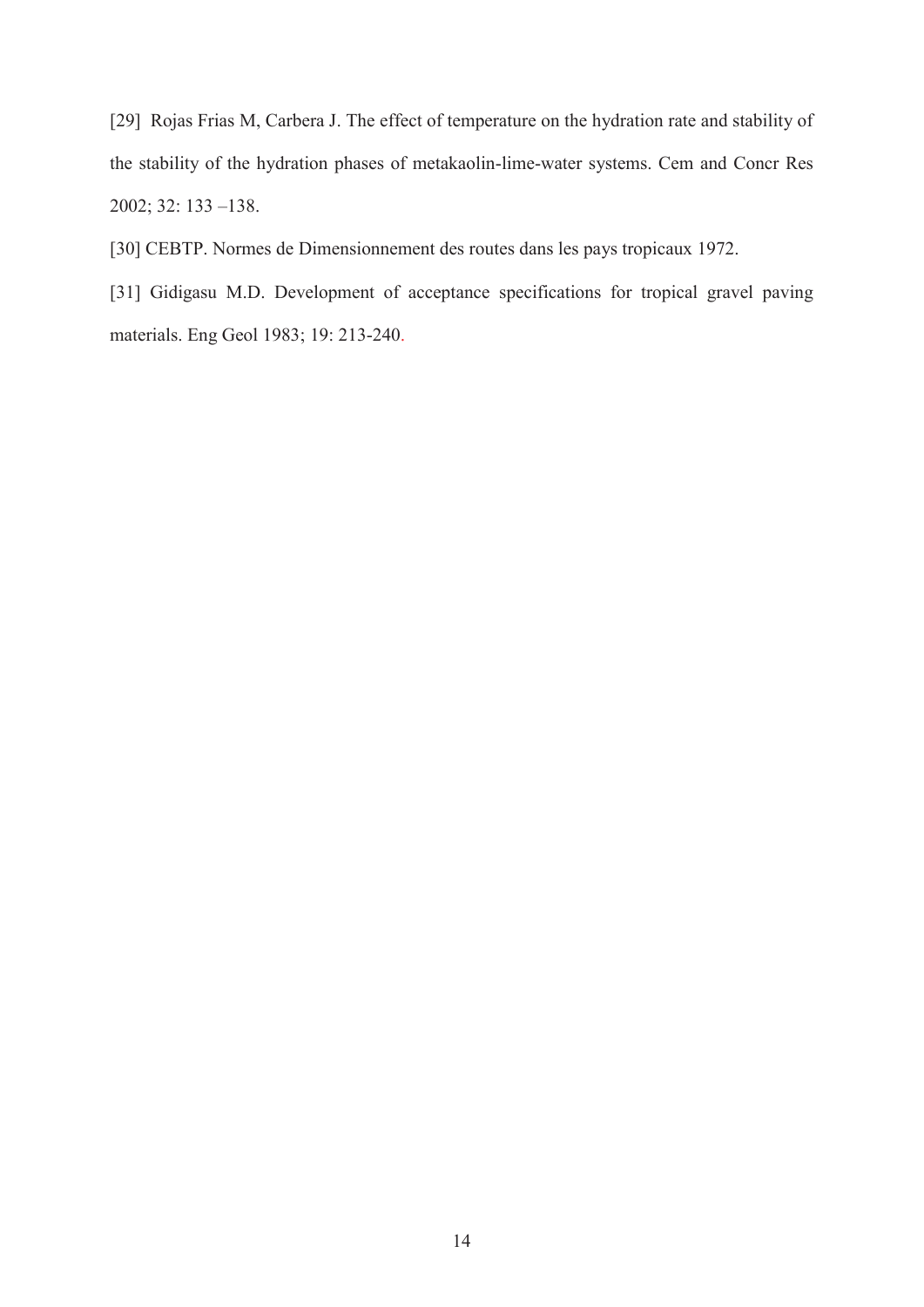# **Table1-a**

# **Chemical composition of the raw material**

Oxides SiO<sub>2</sub> Al<sub>2</sub>O<sub>3</sub> Fe<sub>2</sub>O<sub>3</sub> MgO CaO CuO MnO Na<sub>2</sub>O K<sub>2</sub>O TiO<sub>2</sub> L.O.I\* Total

| <b>Wt.%</b> 56.19 10.1 16.09 0.05 3.24 0.11 1.68 2.01 0.07 1.39 8.14 <b>99.07</b> |  |  |  |  |  |  |  |  |  |  |  |
|-----------------------------------------------------------------------------------|--|--|--|--|--|--|--|--|--|--|--|
|-----------------------------------------------------------------------------------|--|--|--|--|--|--|--|--|--|--|--|

\* Loss on ignition

#### **Table 1-b**

# **Mineralogical composition of the concerned raw material**

| <b>Minerals</b> | Quartz | Kaolinite Rankinite Goethite Hematite |  | <b>Total</b> |
|-----------------|--------|---------------------------------------|--|--------------|
| $Wt. \%$        | 42     |                                       |  |              |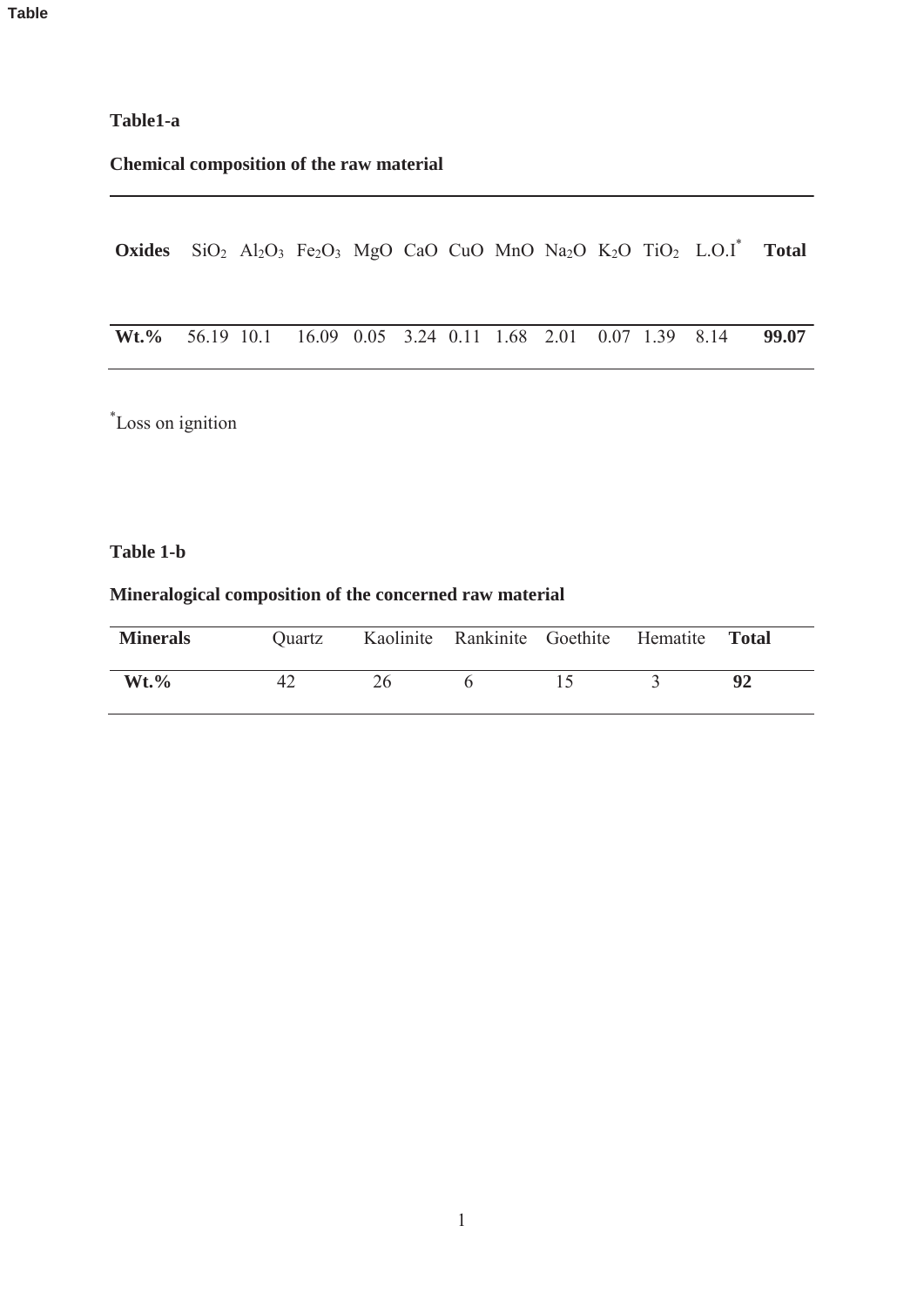# **Table 2**

# **Some Geotechnical and Mechanical Characteristics of the raw material**

| <b>Characteristics</b>                       | <b>Results</b> |
|----------------------------------------------|----------------|
|                                              |                |
| <b>Atterberg Limits</b>                      |                |
| Liquid limit, $W_L$ (%)                      | 22.5           |
| Plasticity limit, $w_P$ (%)                  | 12.0           |
| Plasticity Index, PI (%)                     | 10.5           |
| <b>Methylene Blue Value</b><br>in $(g/100g)$ | 0.17           |
| <b>Modified Proctor</b>                      |                |
| Optimum moisture content (OMC), %            | 6.6            |
| Maximum dry density (MDD), g/cm <sup>3</sup> | 2.17           |
| CBR at 95% of MDD, %                         | 43             |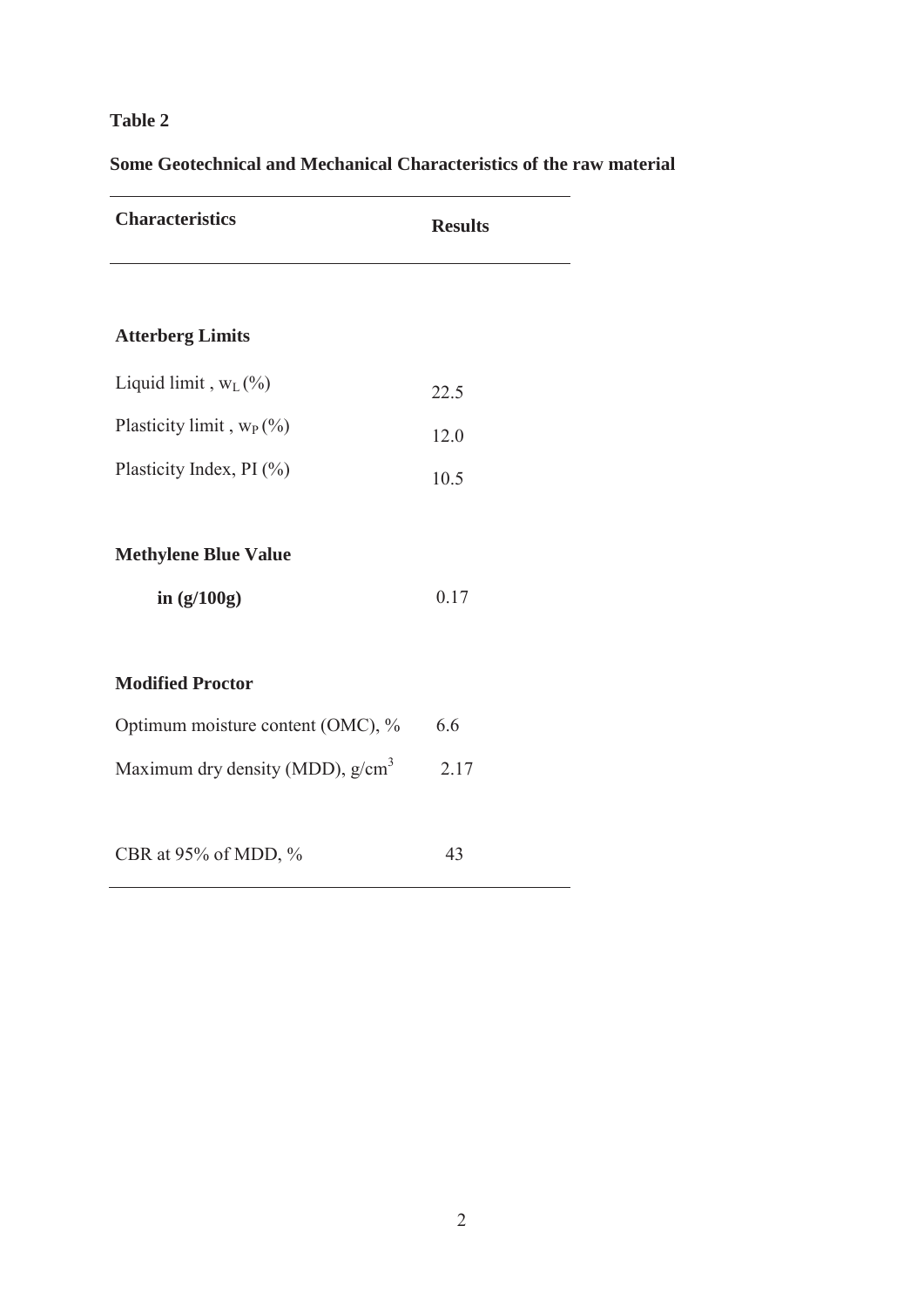# **Figures Captions**

**Fig.1 : X-ray diffraction patterns of the lime mixes samples**

 $a-$  Raw ; b-2wt.% lime ; c-3wt.% lime ; d-8wt.% lime K : kaolinite ;  $Q$  : quartz ;  $G$  : goethite ;  $H$  : hematite ;  $R$  : rankinite ;  $C$  : calcite ; CH : portlandite.

**Fig.2 : DTA curves of the lime mixes samples**

a- Raw ; b-2wt.% lime ; c-3wt.% lime ; d-8wt.% lime CSH : calcium silicate hydrate ; O : organic matter ; C : calcite ; CH : portlandite ; G : goethite.

**Fig.3: Infrared spectra of the lime mixes samples**  a- Raw ; b-3wt.% lime ; c-8wt.% lime

**Fig.4 : Relative intensity of the infrared bands located at 3690 and 3620cm-1 versus lime** 

**contents** 

**Fig.5 : SEM images and EDS analyses of the quoted zones**   $(a, b)$ - Raw; c-2wt.% lime; d-3wt.% lime; e-8wt.% lime

**Fig.6 : Grain size distribution of the lime mixes samples** 

**Fig.7 : Evolution of PI and MBV with lime additions** 

**Fig.8 : Evolution of pH versus lime contents** 

**Fig. 9 : Evolution of OMC and MDD with lime amounts** 

**Fig. 10 : CBR evolution with lime increasing**  A : CBR value for samples immersed for 4 days; B : CBR value of dried in air for 3 days and immersed for 4 days samples

**Fig. 11 : Variations of compressive strengths with lime contents and curing times** 

**Fig.12 : Variations of tensile strengths with lime contents and curing times**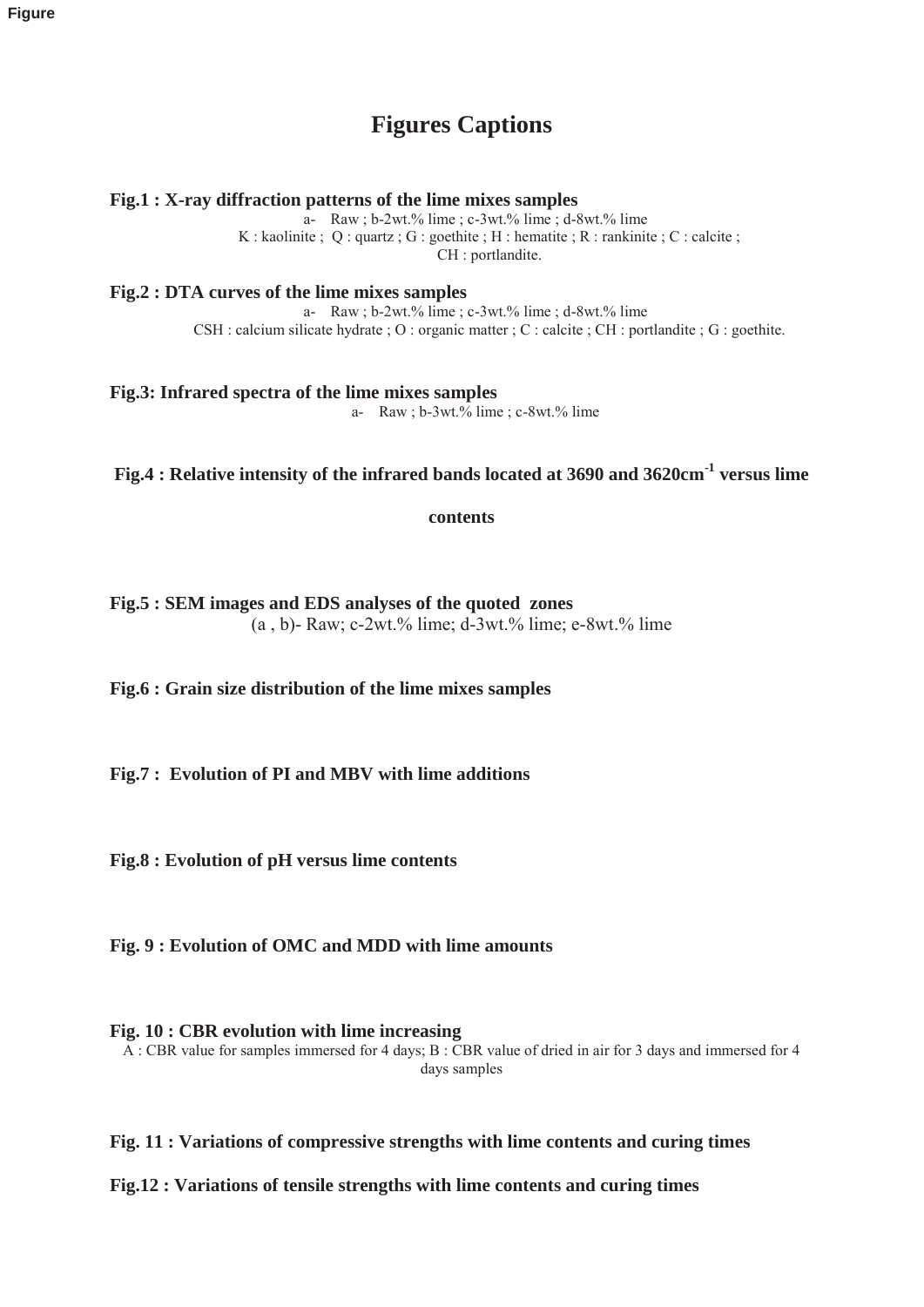

**Fig. 1**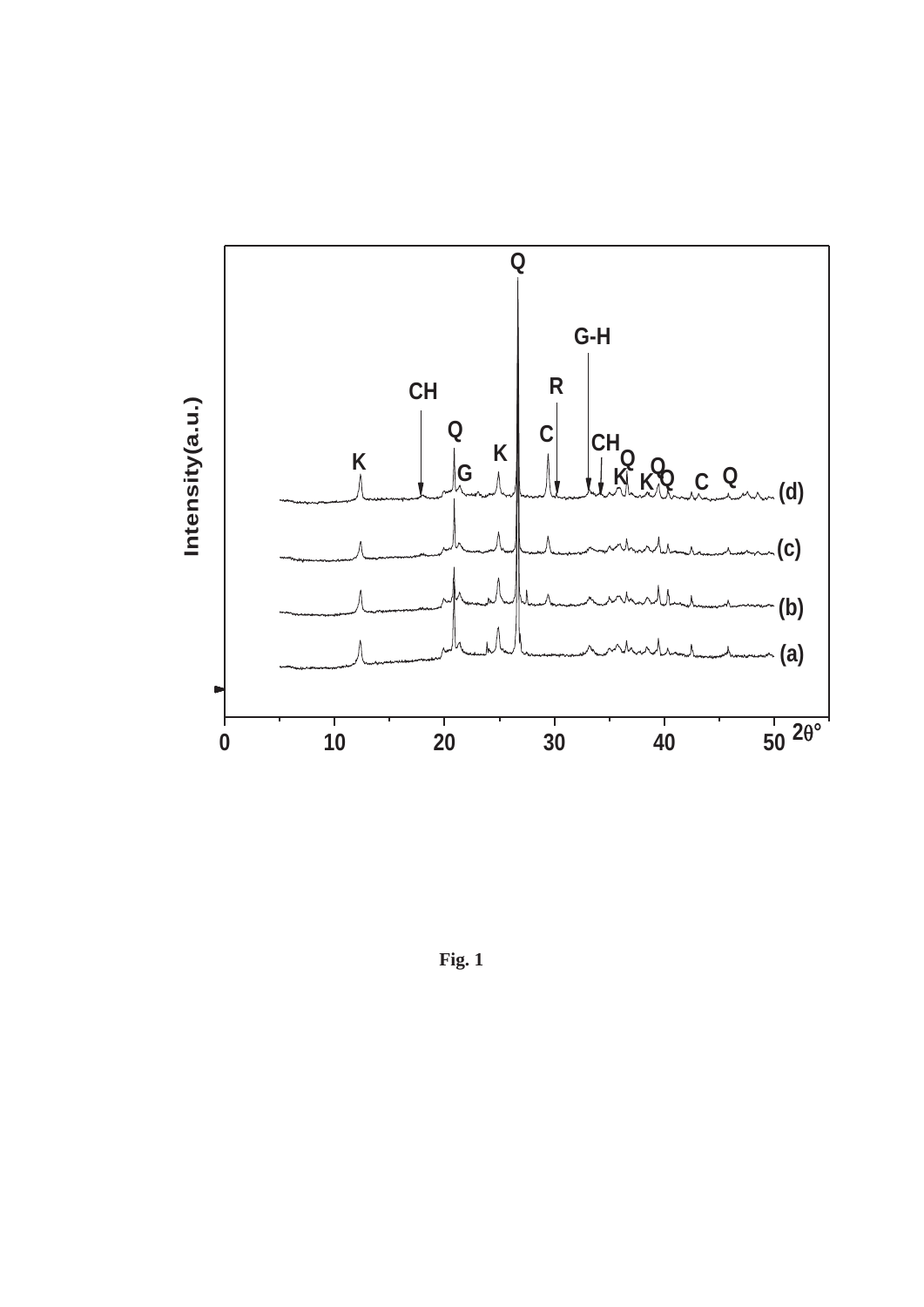

 **Fig.2**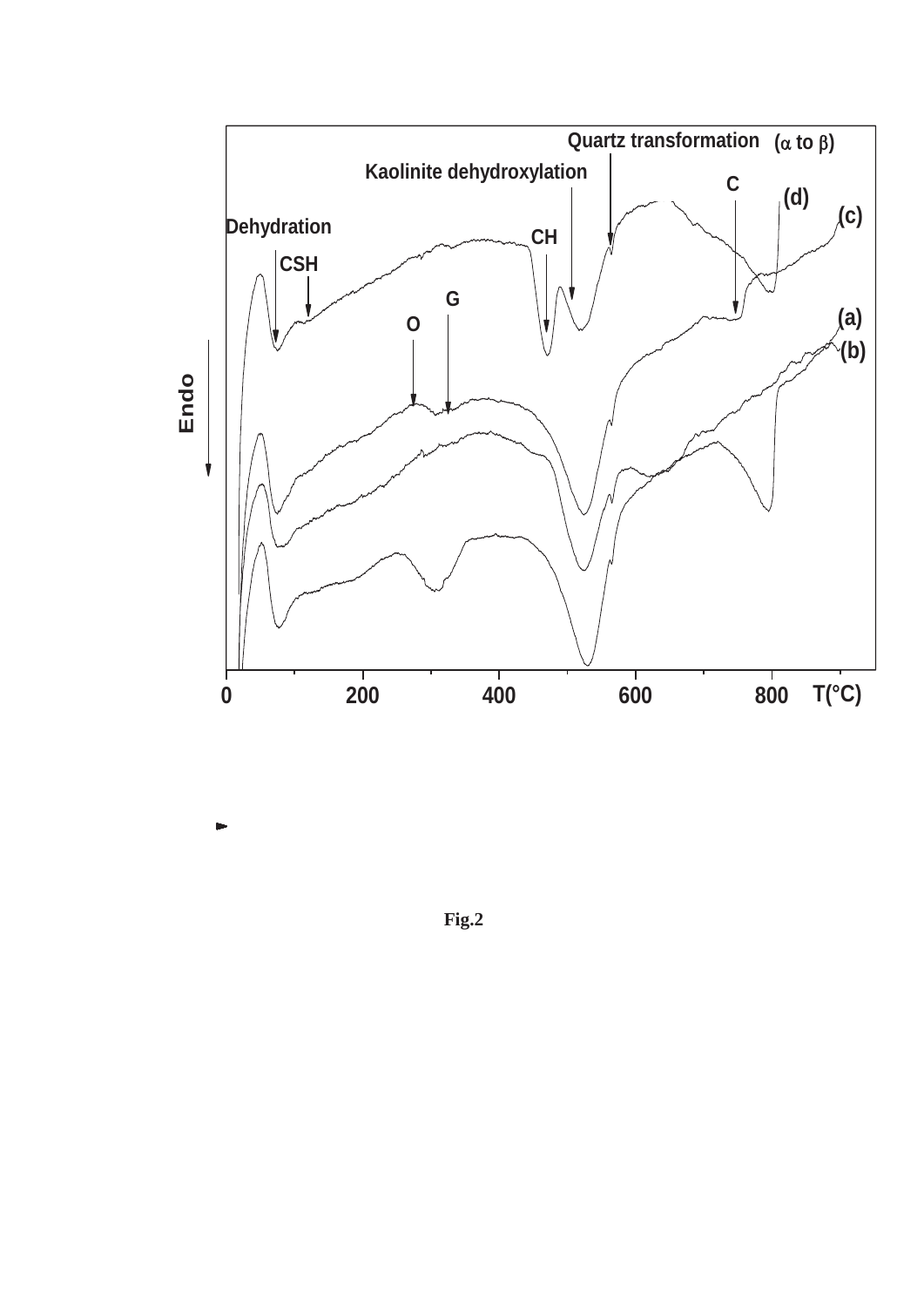











 **Fig.3**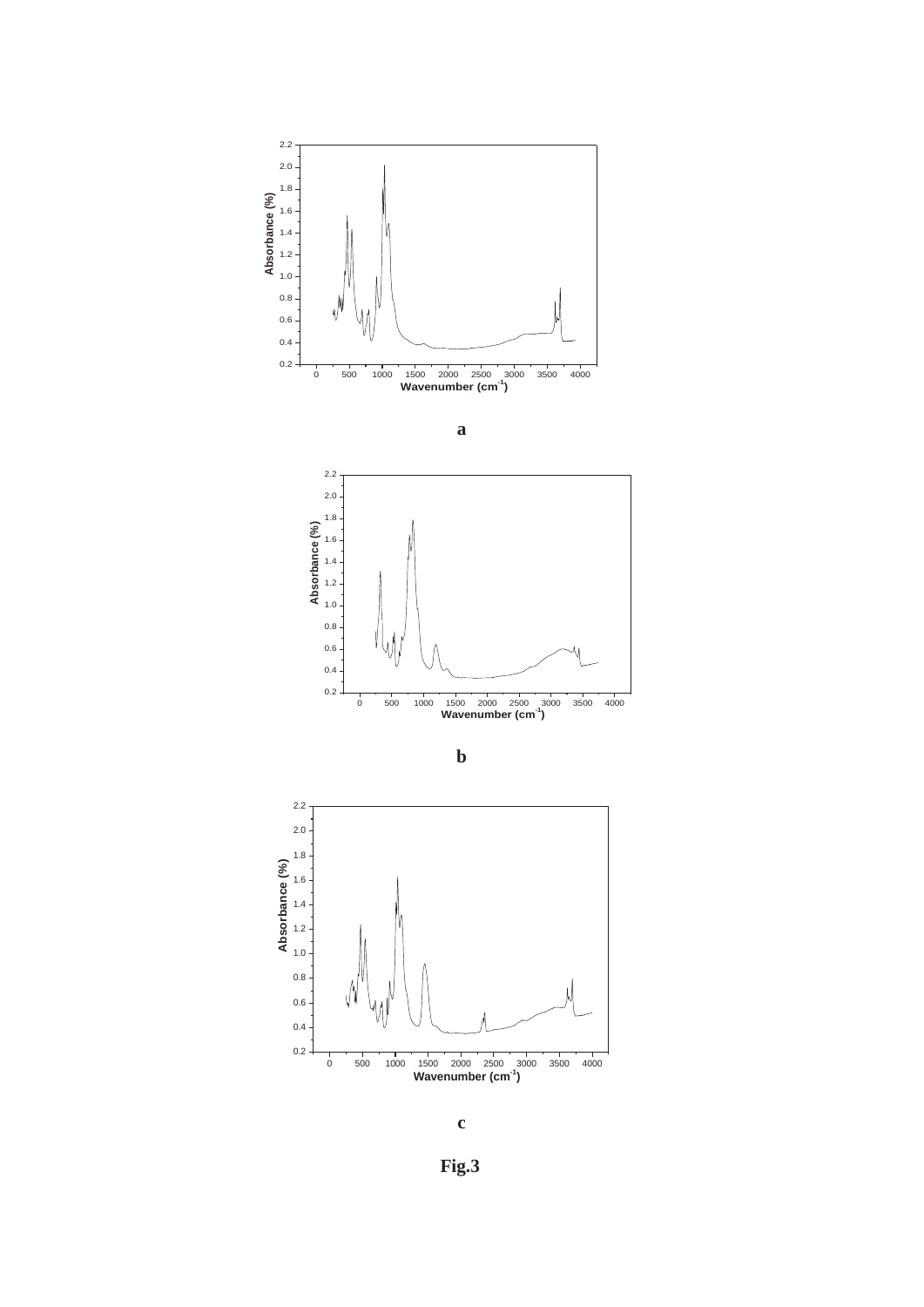

**Fig.4**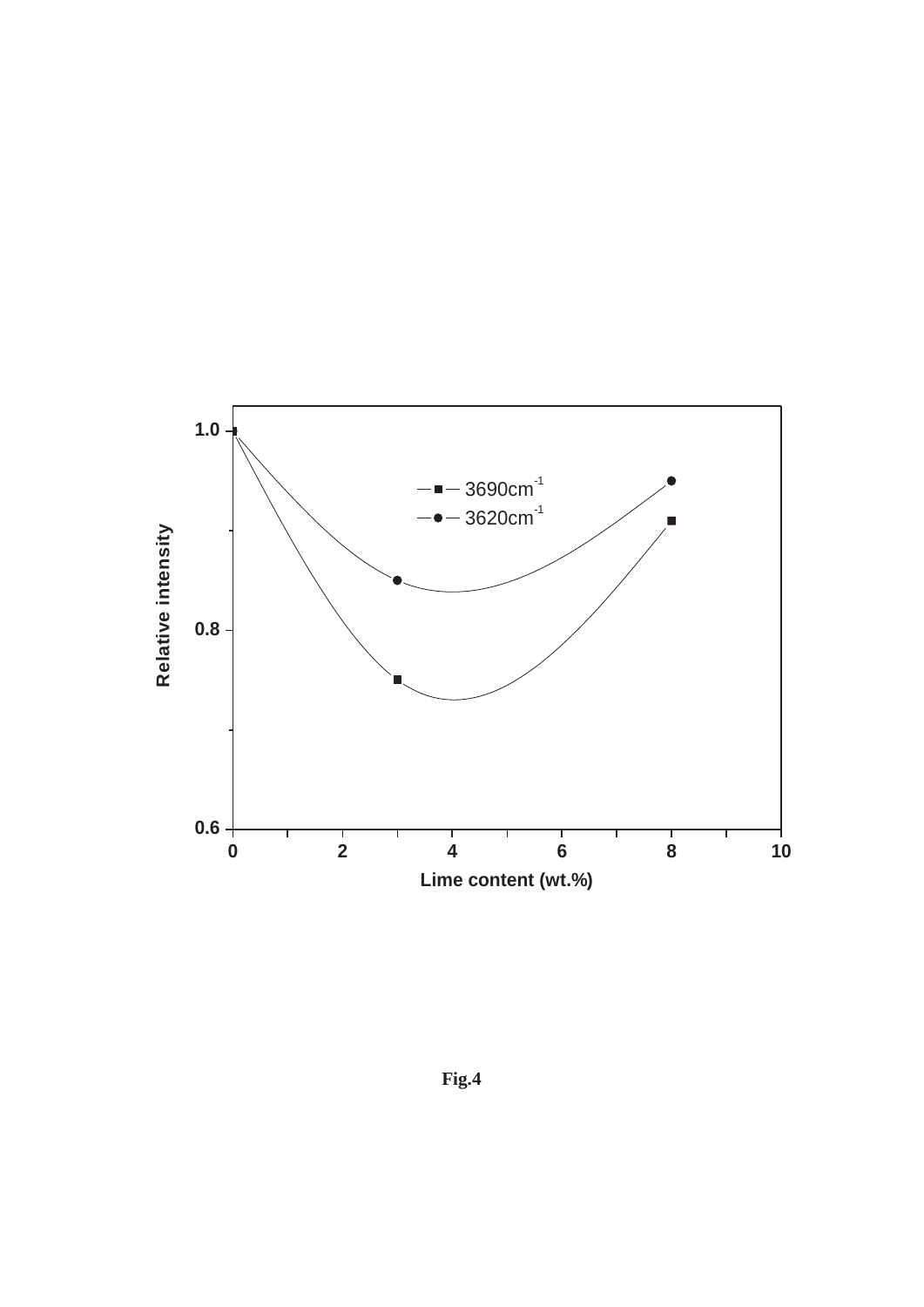

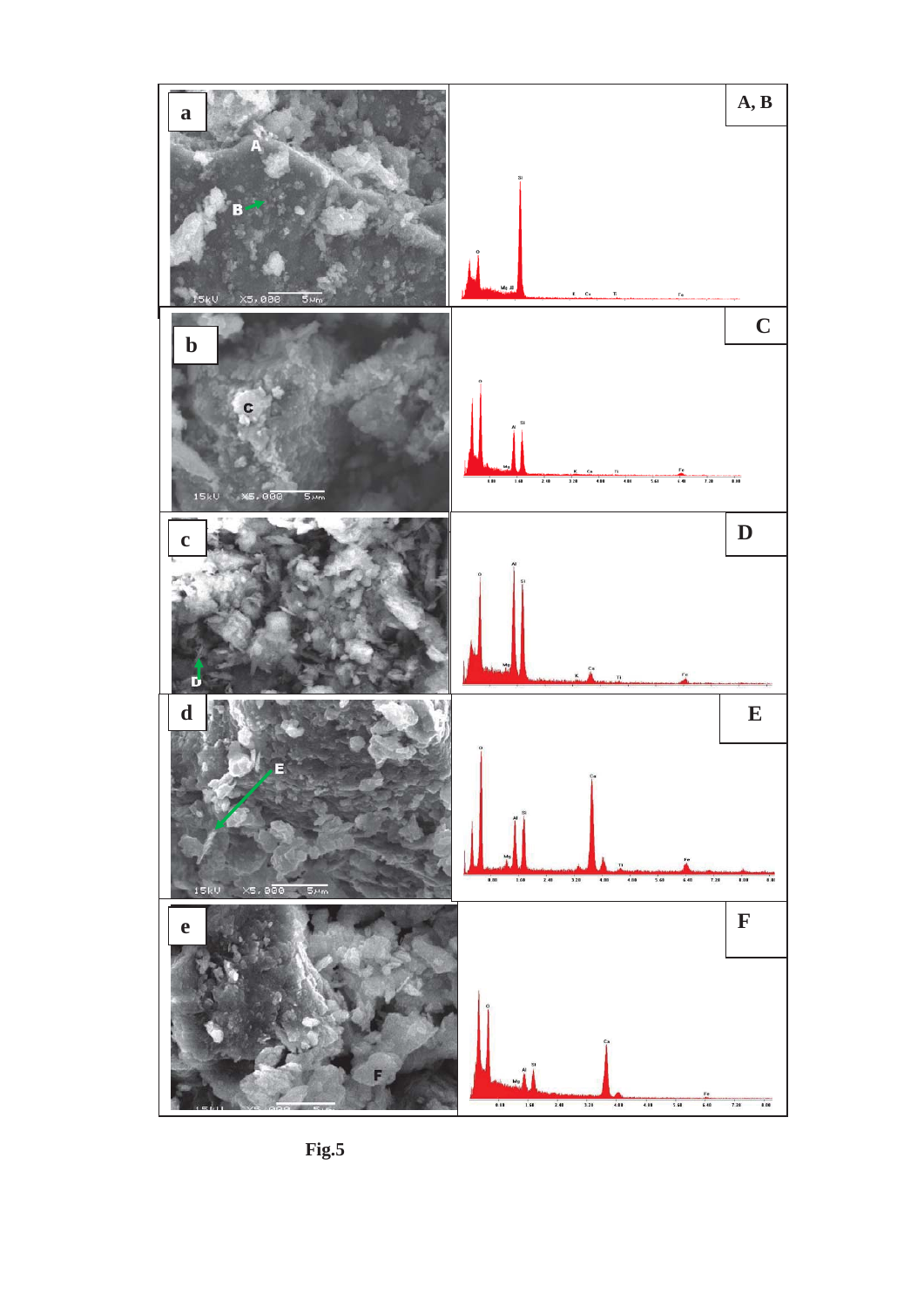

**Fig.6**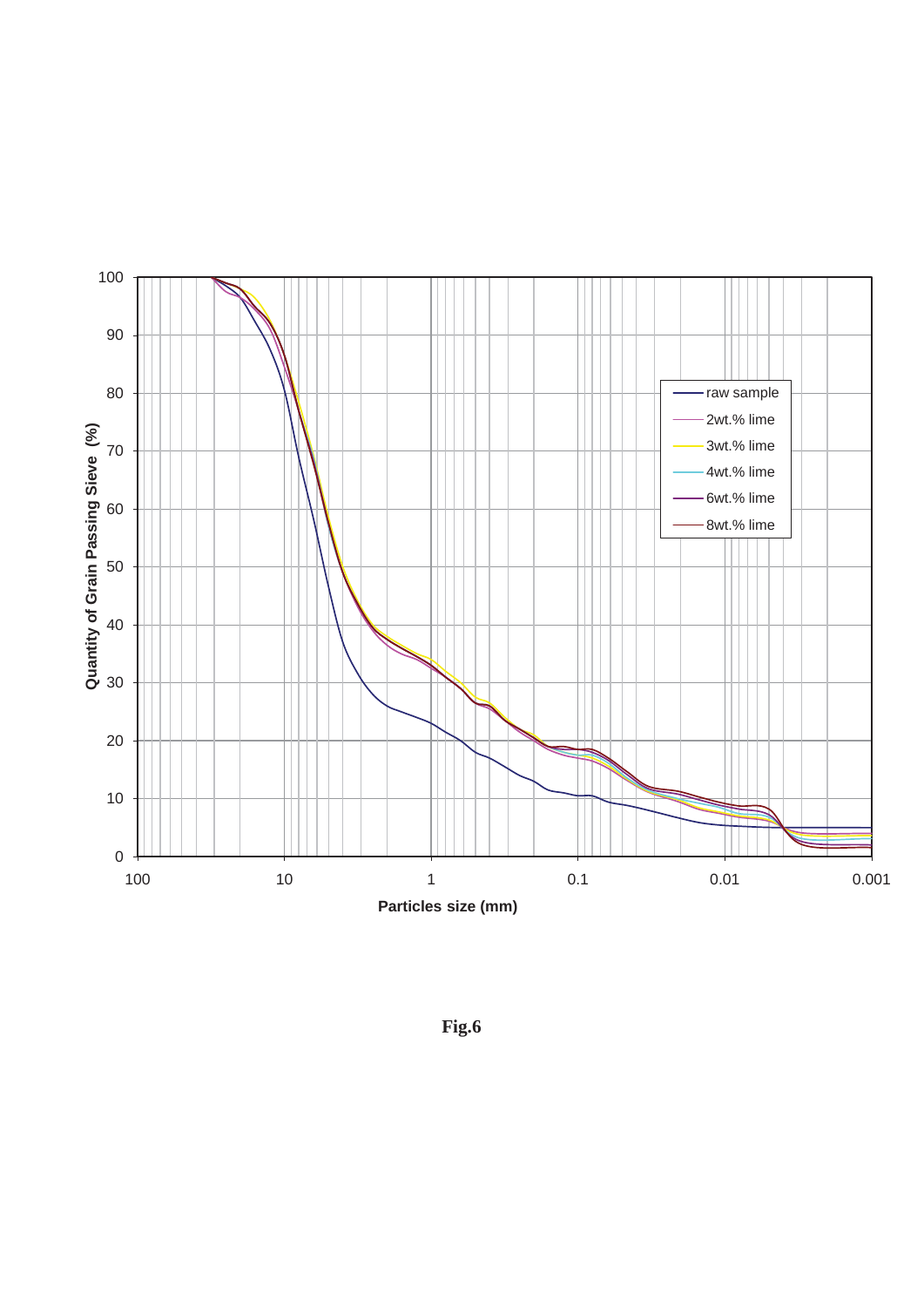

**Fig.7**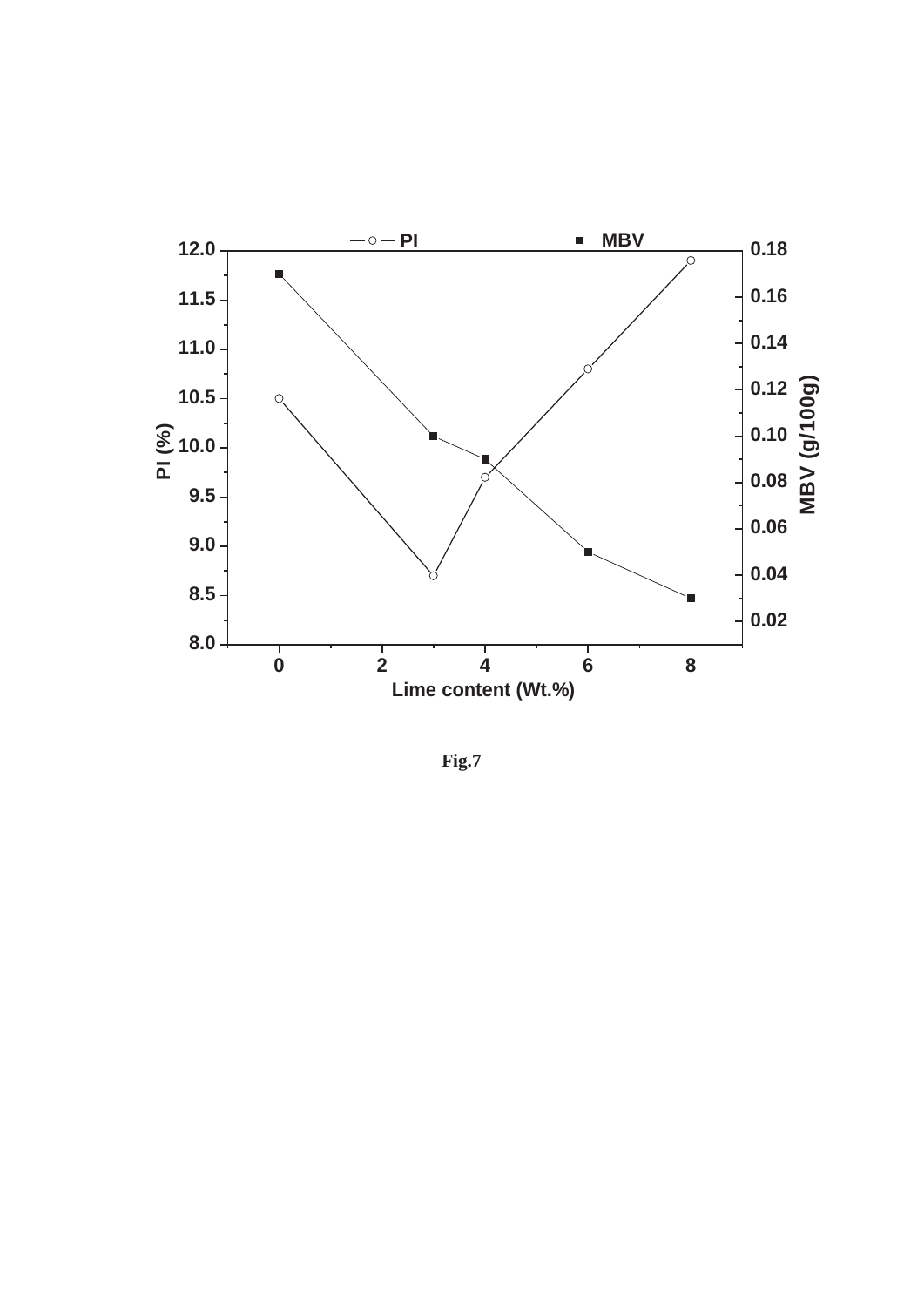

**Fig.8**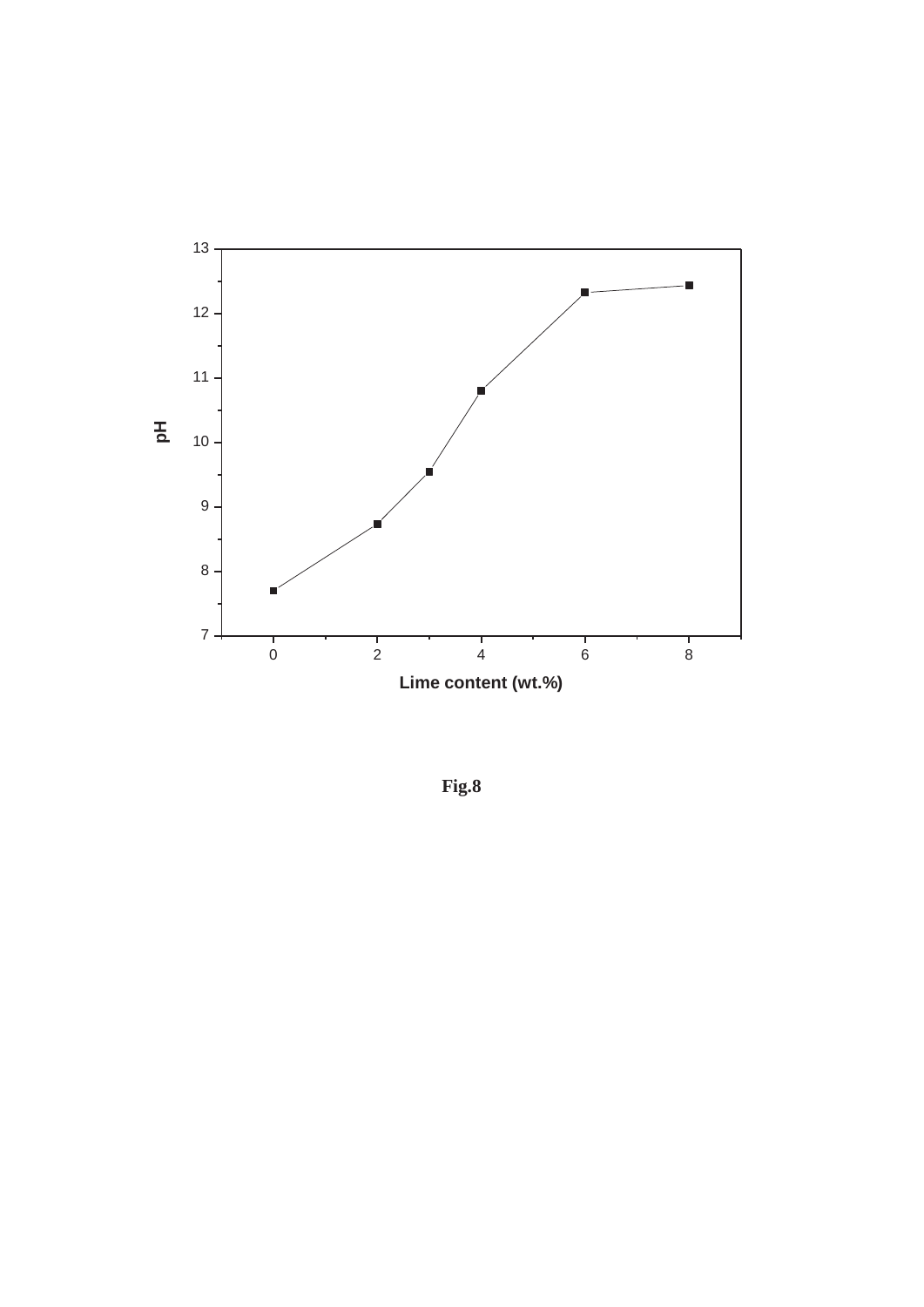

**Fig.9**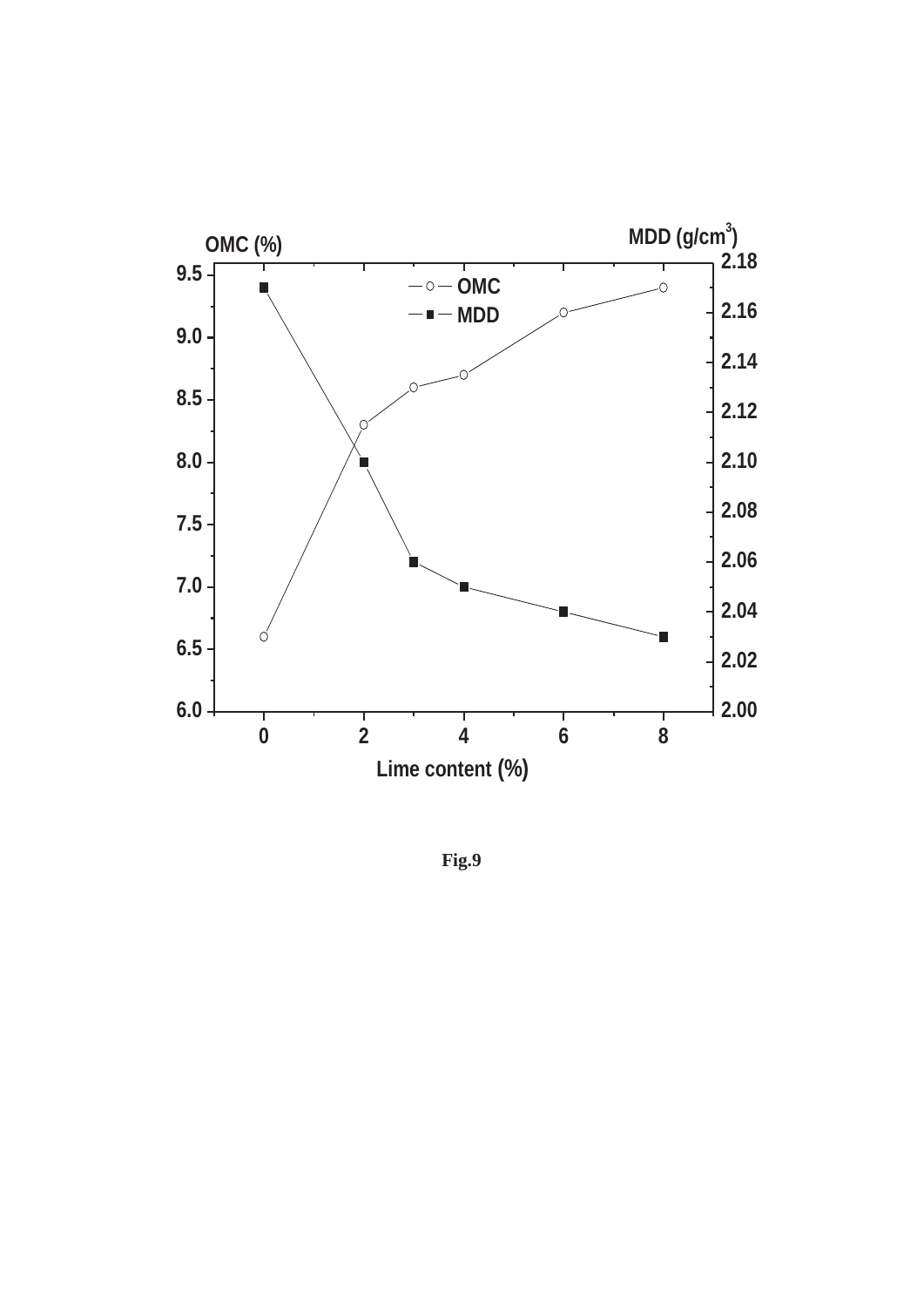

**Fig.10**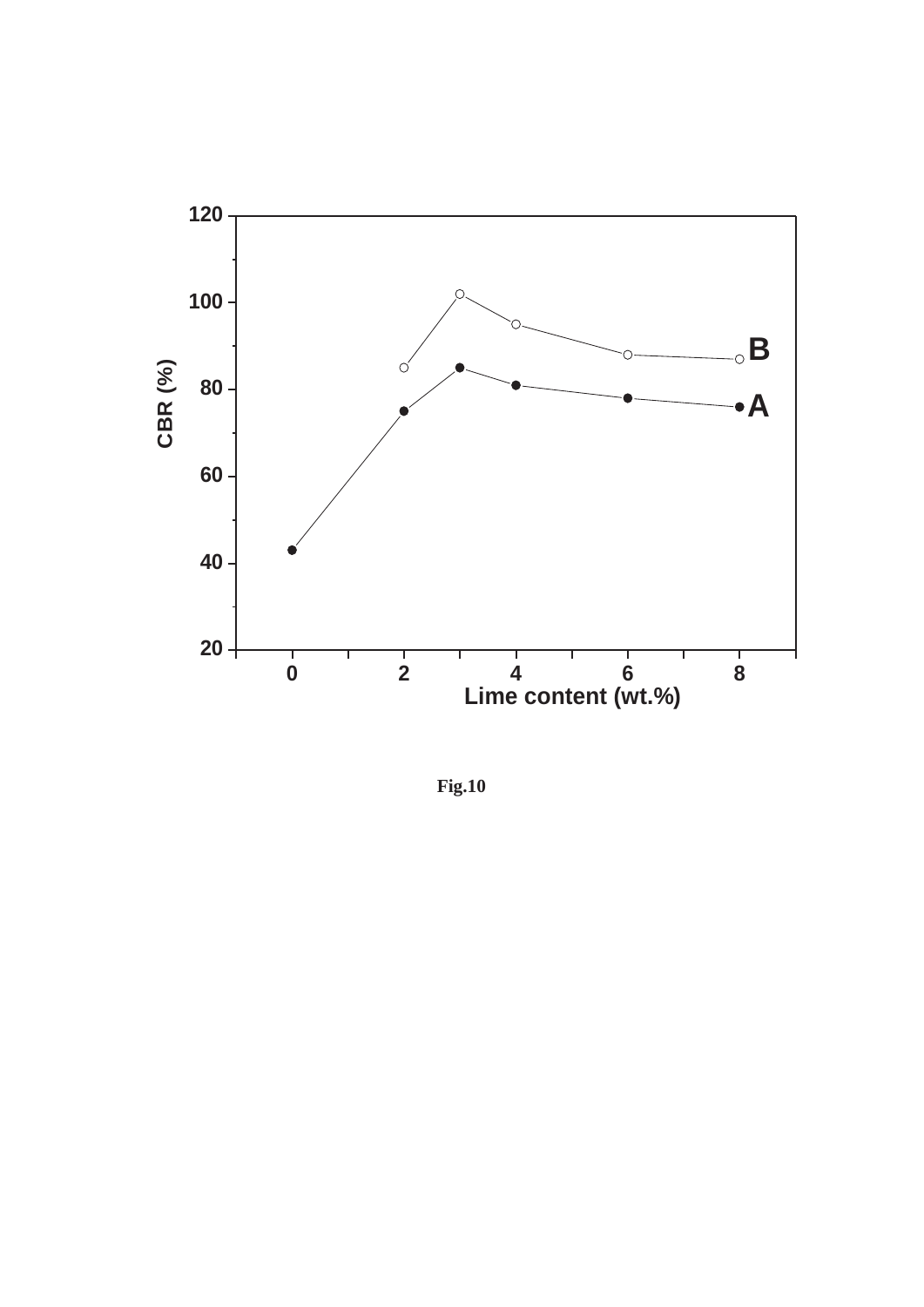

**Fig.11**